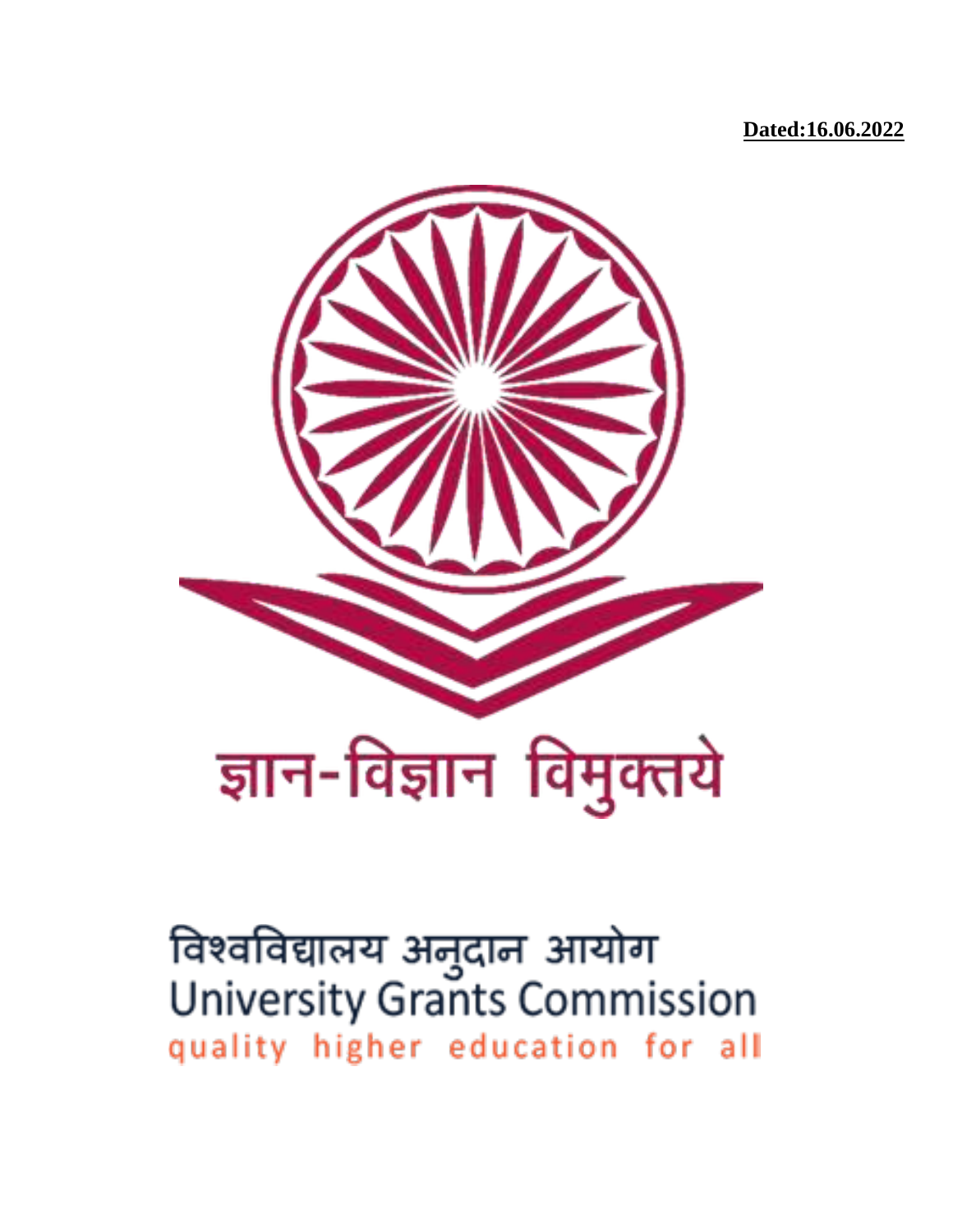# **Ministry of Education**

**Bahadur Shah Zafar Marg, New Delhi – 110002**

| <b>RECEPTION, UGC Head Office at BSZ Marg:</b> | 23604446 /Ext. 9 & 446 |
|------------------------------------------------|------------------------|
| <b>RECEPTION, UGC Office at 35 F.S.R</b>       | 23604650 / Ext. 650    |
| <b>RECEPTION, UGC NET Office</b>               | 24117095               |
| <b>Security, UGC main building</b>             | 23604127 / Ext. 127    |
| <b>Canara Bank, UGC Head Office</b>            | 23236939 /Ext. 137     |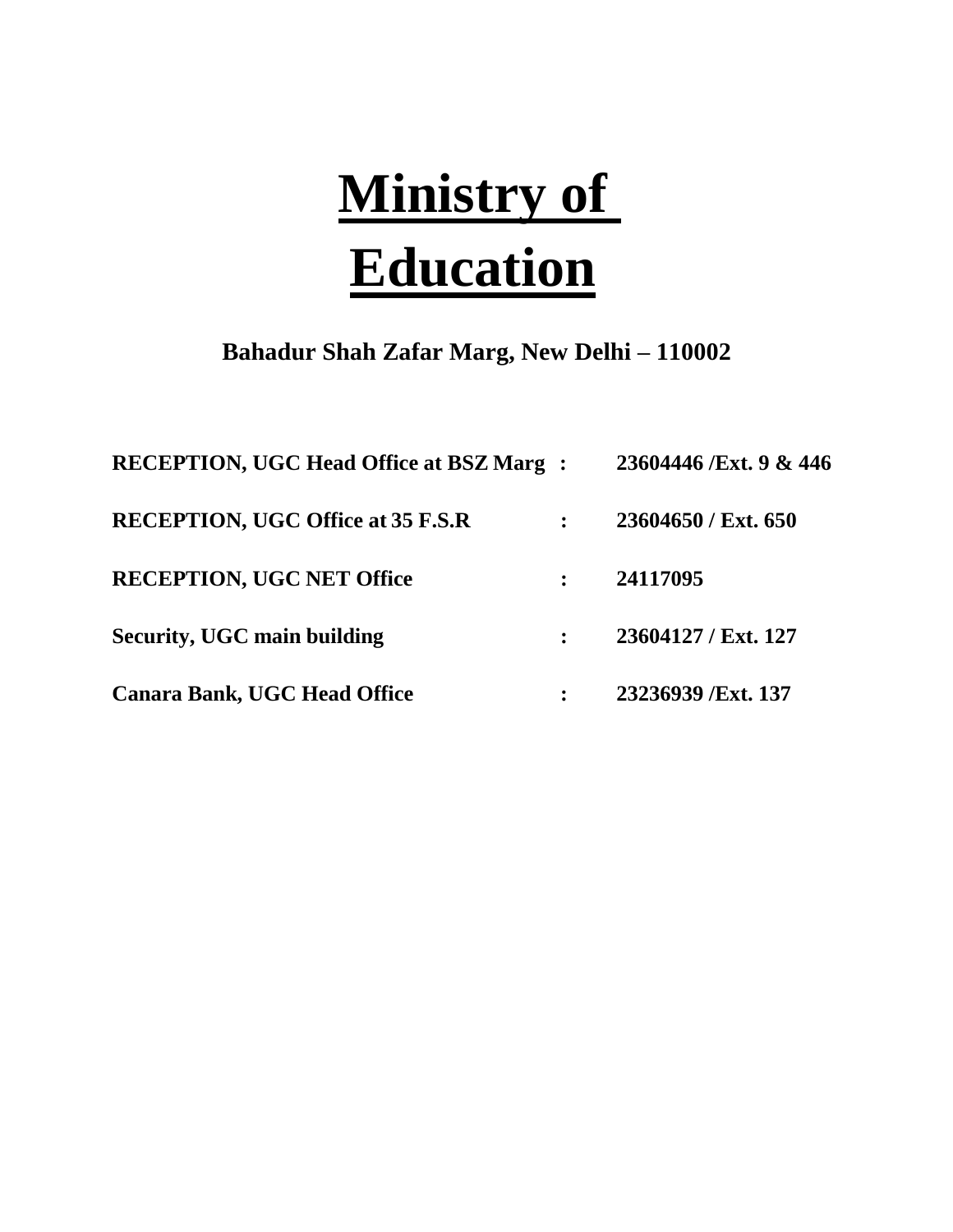# **OFFICE OF CHAIRMAN OF UGC, NEW DELHI**

| Name of the                      |                      | <b>Telephone Number</b>                | <b>Room</b>  |                |                    |
|----------------------------------|----------------------|----------------------------------------|--------------|----------------|--------------------|
| <b>Officer</b>                   | <b>Designation</b>   | <b>Office</b>                          | <b>EPABX</b> | N <sub>0</sub> | <b>Email ID</b>    |
| Prof. Mamidala<br>Jagadesh Kumar | Chairman             | 23234019<br>23236350<br>23239659 (FAX) | 101          | 101            | cm. ugc@nic.in     |
| <b>CHAIRMAN'S SECRETARIAT</b>    |                      |                                        |              |                |                    |
| Mr. B. Ravi<br>Narayanan         | Under<br>Secretary   | 23234019                               | 102          | 102            | ravi.ugc@nic.in    |
| Mr. Sarvjit Saxena               | Private<br>Secretary | 23234019<br>23236350                   | 102          | 102            | sarvjit.ugc@nic.in |
| Mr. Manwar Singh                 | Private<br>Secretary | 23239659                               | 104          | 104            |                    |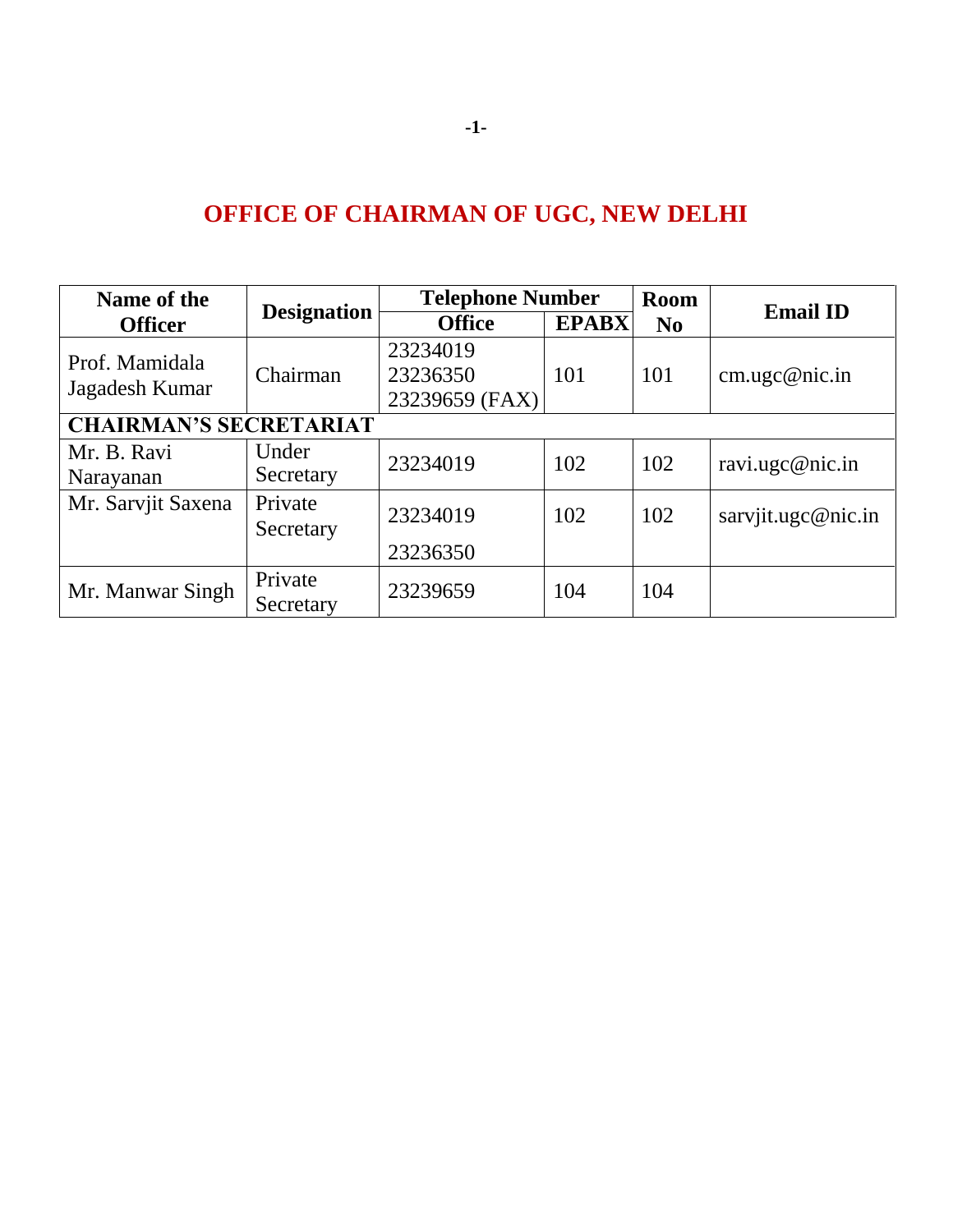# **OFFICE OF SECRETARY OF UGC, NEW DELHI**

| Name of the                  |                    | <b>Telephone Number</b> |              | <b>Room</b>    | <b>Email ID</b>      |
|------------------------------|--------------------|-------------------------|--------------|----------------|----------------------|
| <b>Officer</b>               | <b>Designation</b> | <b>Office</b>           | <b>EPABX</b> | N <sub>0</sub> |                      |
| Prof. Rajnish Jain           |                    | 23239337                |              |                |                      |
|                              | Secretary          | 23236288                | 120          | 120            | secy.ugc@nic.in      |
|                              |                    | 23238858(FA             |              |                |                      |
|                              |                    | X)                      |              |                |                      |
| <b>SECRETARY SECRETARIAT</b> |                    |                         |              |                |                      |
| Mr. Anurag                   | Under              | 23604126                | 126          | 119            | anurag.ugc@nic.in    |
|                              | Secretary          |                         |              |                |                      |
| Mr. Kishor Kumar             | Education          | 23604205                | 205          | 205            |                      |
|                              | Officer            |                         |              |                |                      |
| Mr. Y. V. Pantulu            | Private            | 23239337                | 121          | 121            | yypantulu.ugc@nic.in |
|                              | Secretary          |                         |              |                |                      |
| Mrs. Anuja Saxena            | Private            | 23239337                | 163          | 121            | anuja.ugc@nic.in     |
|                              | Secretary          |                         |              |                |                      |
| Mr. Sandeep Kumar            | Private            | 23604445                | 445          | 119            | ksandeep.ugc@nic.in  |
|                              | Secretary          |                         |              |                |                      |
| Mr. A.K. Goyal               | Private            | 23239337                | 121          | 121            |                      |
|                              | Secretary          |                         |              |                | akgoyal.ugc@nic.in   |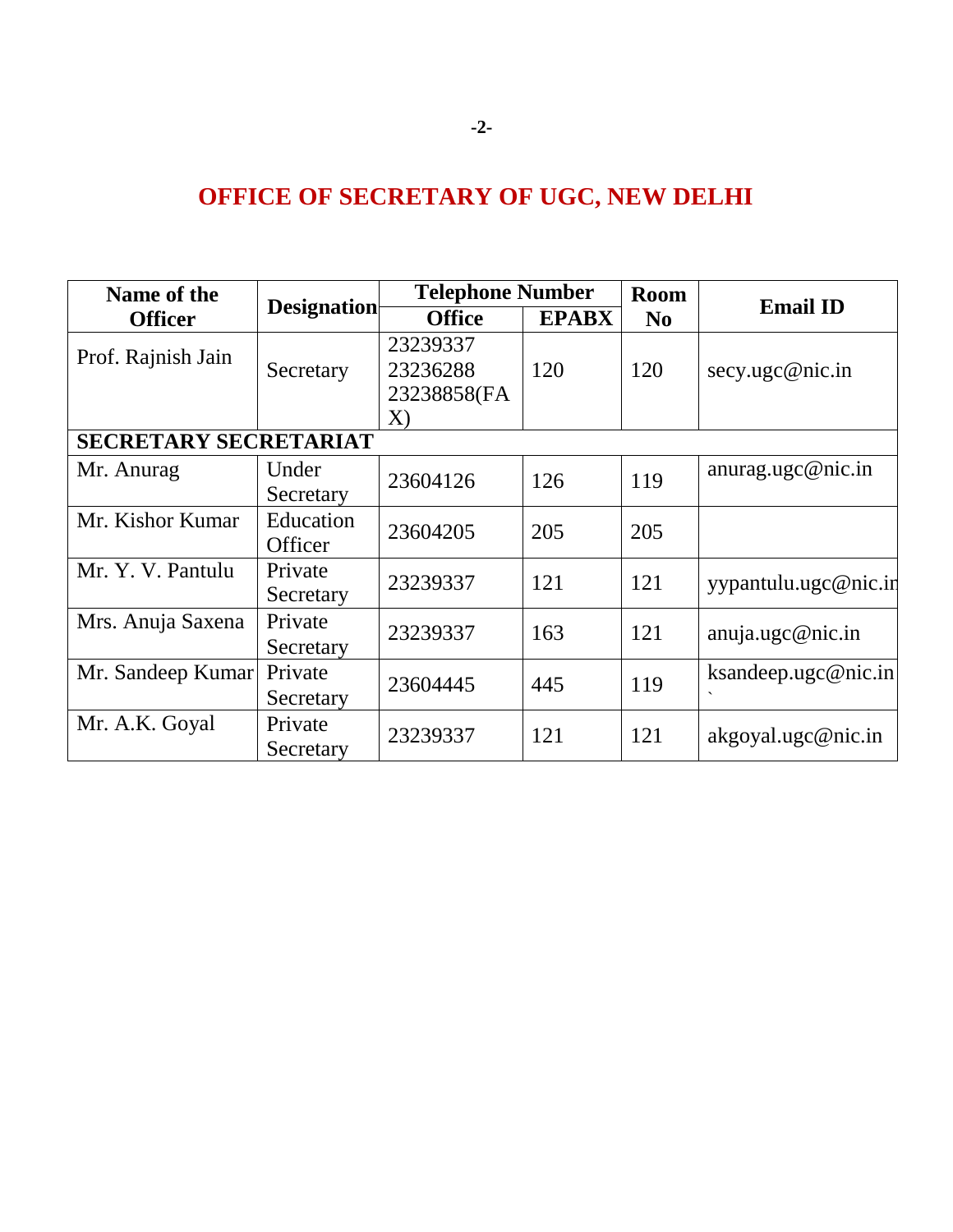# **OFFICE OF FINANCIAL ADVISOR OF UGC, NEW DELHI**

| Name of the                   |                          |                               | <b>Telephone Number</b> | <b>Room</b>    |                     |  |
|-------------------------------|--------------------------|-------------------------------|-------------------------|----------------|---------------------|--|
| <b>Officer</b>                | <b>Designation</b>       | <b>EPABX</b><br><b>Office</b> |                         | N <sub>0</sub> | <b>Email ID</b>     |  |
| Shri P.K. Thakur              | <b>Financial Advisor</b> | 23231055                      | 214                     | 214            | pkthakur.ugc@gov.in |  |
| FINANCIAL ADVISOR SECRETARIAT |                          |                               |                         |                |                     |  |
| Mr. Krishan K. Kalra          | <b>Private Secretary</b> | 23231055                      | 241                     | 214            | kkkalra.ugc@nic.in  |  |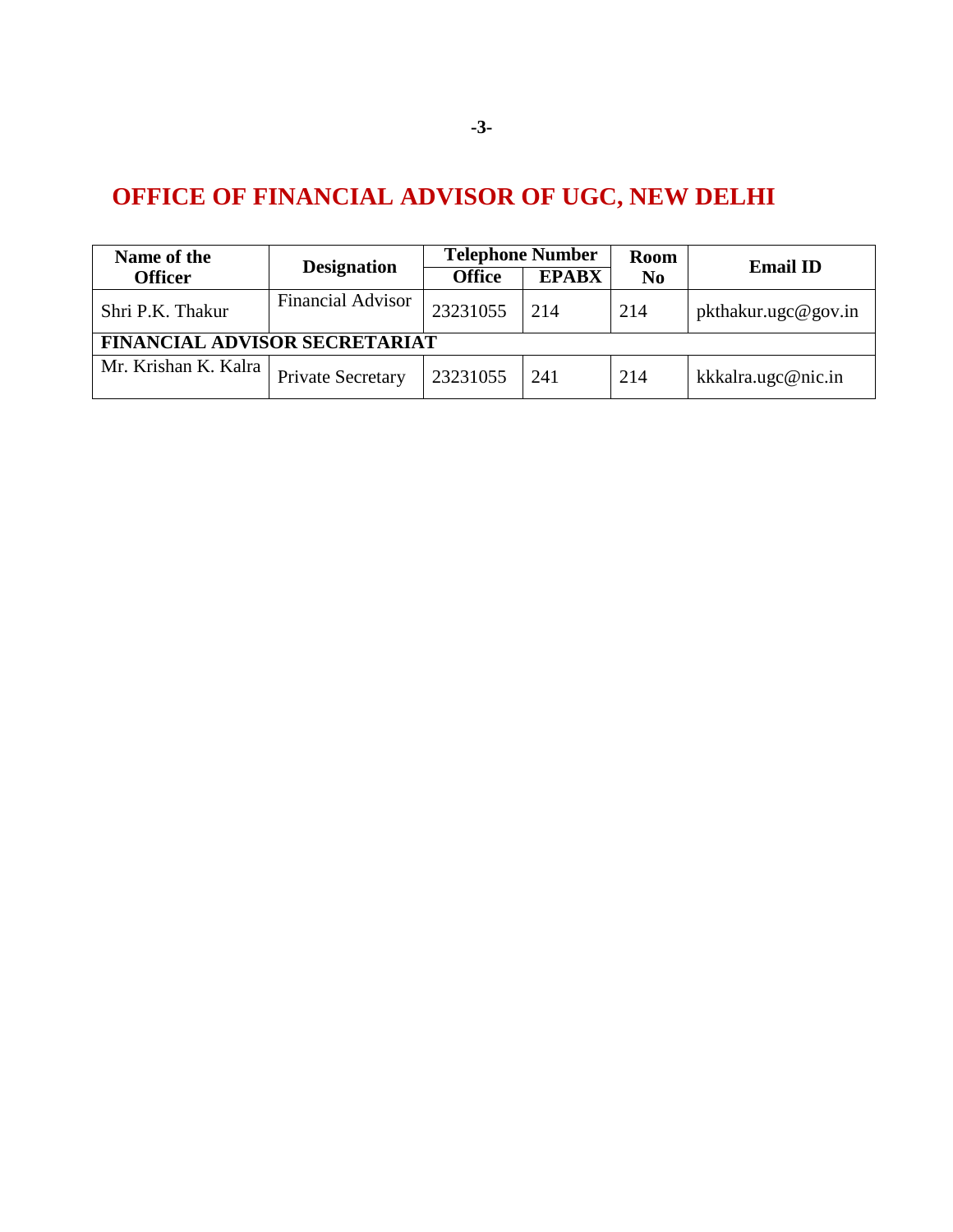# **FINANCE DIVISION/INTERNAL AUDIT/INTEGRATED FINANCE DIVISION/UGC NEW BUILDING/WI-FI OF CU CAMPUSES**

| Name of the                     |                                          | <b>Telephone Number</b> |              | Room           | <b>Email ID</b>           |  |
|---------------------------------|------------------------------------------|-------------------------|--------------|----------------|---------------------------|--|
| <b>Officer</b>                  | <b>Designation</b>                       | <b>Office</b>           | <b>EPABX</b> | N <sub>0</sub> |                           |  |
| Shri P.K.                       | Financial                                | 23231055                | 214          | 214            | pkthakur.ugc@gov.in       |  |
| Thakur                          | Advisor                                  |                         |              |                |                           |  |
| Mr. Krishan K.                  | Private                                  | 23231055                | 241          | 214            | kkkalra.ugc@nic.in        |  |
| Kalra                           | Secretary                                |                         |              |                |                           |  |
|                                 | <b>FINANCE/UGC NEW BUILDING</b>          |                         |              |                |                           |  |
| Dr. N. Gopu<br><b>Kumar</b>     | <b>Joint Secretary</b>                   | 23236977                | 224          | 224            | gopukumar.ugc@gov.in      |  |
| Mr. R.K. Saini                  | <b>Under Secretary</b>                   | 23604404                | 404          | 404            | rksaini.ugc@nic.in        |  |
| Mr. Manoj<br><b>Bhasin</b>      | PS to JS                                 | 23236977                | 212          | 222            |                           |  |
| Mrs. Renu<br><b>Bala Sharma</b> | US (FD-<br>I/A&B)/PAO for<br>GeM         | 23604316                | 316          | 316            | renusharma.ugc@nic.in     |  |
| Mrs. Neeru<br>Thapliyal         | PS to US (FD)                            | 23604316                | 316          | 316            | thapliyalneeru.ugc@nic.in |  |
| Ms. Sunita Rani                 | $\overline{\text{US (FD-II)}}$           | 23604336                | 336          | 316            | sunita.ugc@nic.in         |  |
| Mrs. Sangeeta<br>Verma          | $SO(FD-II)$                              | 23604313                | 313          | 301            |                           |  |
| Mrs. Anita<br>Sharma-I          | $SO(FD-I/A)$                             | 23604306                | 306          | 306            |                           |  |
| Mr. P.N. Gupta                  | $SO$ (FD-III)                            | 23604199                | 199          | 316            | pngupta.ugc@nic.in        |  |
| Mr. Achal<br>Kumar              | $SO(FD-III/B)$                           | 23604305                | 305          | 305            | achal.ugc@nic.in          |  |
| Mrs. Nishi<br><b>Bhatnagar</b>  | $SO(FD-III)$                             | 23604331                | 331          | 305            | nishib.ugc@nic.in         |  |
| Mr. Hira Lal                    | $SO(FD-I/B &$<br>FD(IV)                  | 23604302                | 302          | 302            | hira.ugc@nic.in           |  |
|                                 |                                          | 23604303                | 303          | 303            |                           |  |
|                                 | SO(Cash)                                 | 23604301                | 301          | 301            |                           |  |
| <b>INTERNAL AUDIT/IFD</b>       |                                          |                         |              |                |                           |  |
| Mr. A.K. Garg                   | Accounts<br>Officer                      | 23604416                | 416          | 416            | aoia1.ugc@nic.in          |  |
|                                 | <b>Integrated Finance Division (IFD)</b> |                         |              |                |                           |  |
| Mr. V. Rajeev                   | $SO(\mathrm{IFD})$                       | 23604415                | 415          | 415            | vrajeev.ugc@nic.in        |  |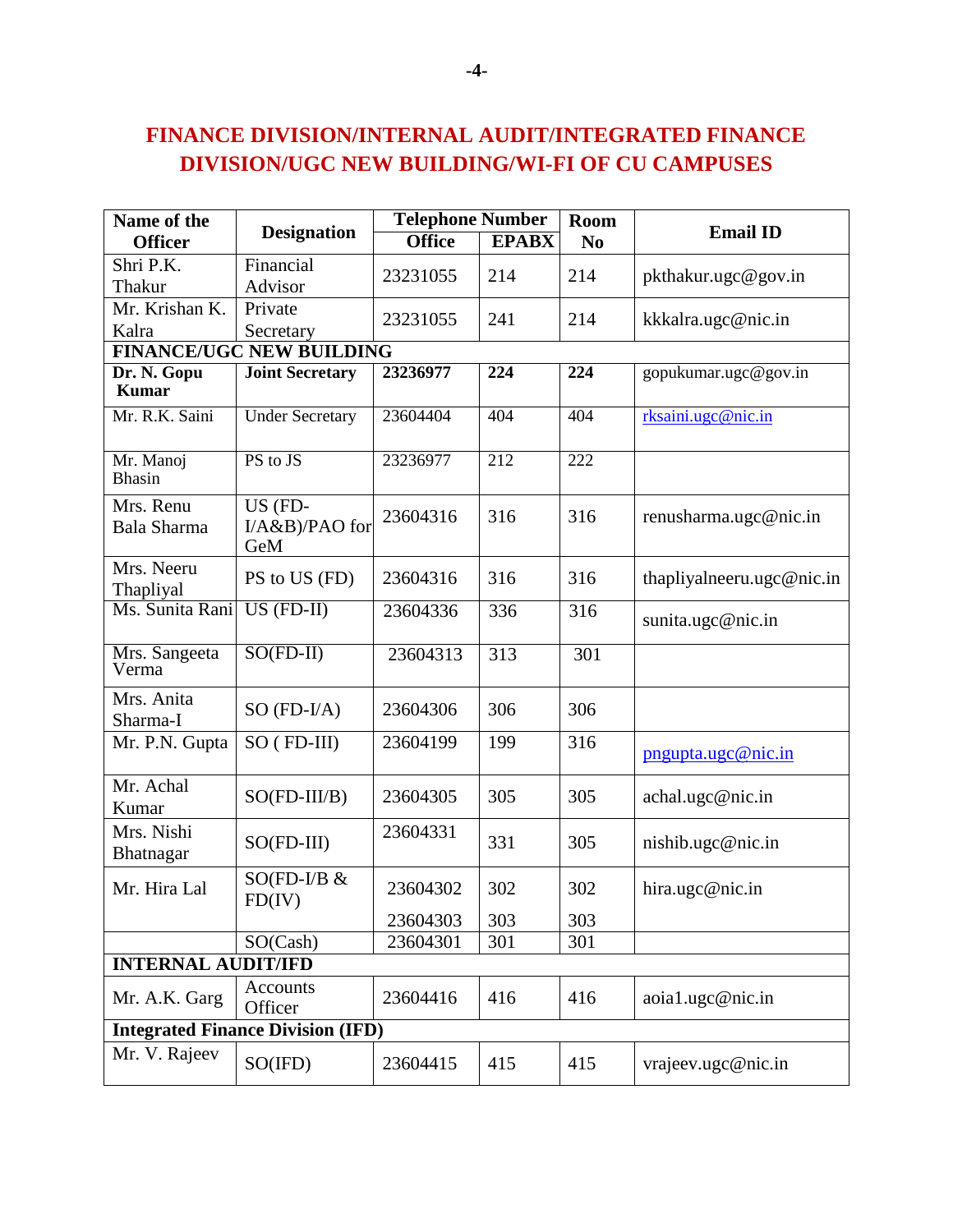# **Vigilance**

| Name of the Officer  |                                       | <b>Telephone Number</b> Roo |              |                | <b>Email ID</b>   |
|----------------------|---------------------------------------|-----------------------------|--------------|----------------|-------------------|
|                      | <b>Designation</b>                    | <b>Office</b>               | <b>EPABX</b> | m              |                   |
|                      |                                       |                             |              | N <sub>0</sub> |                   |
| Mr. Naresh K. Sharma | <b>Under Secretary</b><br>(Vigilance) | 23604325                    | 325          | 325            | naresh.ugc@nic.in |
| Vigilance Cell       |                                       | 23604230   230              |              | $211-A$        |                   |

# **IC/ GIAN/ IUC/ ICC/ MC/ NF/ NSQF/ HOSHE/ DDUKK/ Community Colleges/ Yoga**

| Name of the                    |                      |               | <b>Telephone Number</b> |                |                                       |  |
|--------------------------------|----------------------|---------------|-------------------------|----------------|---------------------------------------|--|
| <b>Officer</b>                 | <b>Designation</b>   | <b>Office</b> | <b>EPABX</b>            | <b>Room No</b> | <b>Email ID</b>                       |  |
| Dr.(Mrs.) Manju<br>Singh       | Joint Secretary      | 23238876      | 218                     | 218            | manjusingh.ugc@nic.in                 |  |
| Mr. Nand Kishore               | Private<br>Secretary | 23238876      | 229                     | 225            | nandkishor.ugc@nic.in                 |  |
| Mrs. Anita Hira                | Private<br>Secretary | 23238876      | 229                     | 225            |                                       |  |
| <b>IC/NSQF/ICC/IUC</b>         |                      |               |                         |                |                                       |  |
| Mr. Mriganka<br>Sekhar Sarma   | Deputy<br>Secretary  | 23604333      | 333                     | 205            | mssarma.ugc@nic.in                    |  |
|                                | (IC/IUC/NSQF)        |               |                         |                |                                       |  |
| Mrs. P. B.<br>Sanchulaxmi      | SO(IC)               | 23604519      | 519                     | 508A           | pbs.ugc@nic.in                        |  |
| Mrs. Shila Ranga               | SO(NSQF)             | 23604284      | 284                     | $G-6$          |                                       |  |
| Mrs. R. Indra<br>Mrs. P. Rathi | SO (IUC)             | 23604508      | 508                     | 508            | rindra.ugc@nic.in<br>rathi.ugc@nic.in |  |
| <b>Canteen</b>                 |                      |               |                         |                |                                       |  |
| Deptt Canteen                  |                      | 23604514      | 514                     | 514            |                                       |  |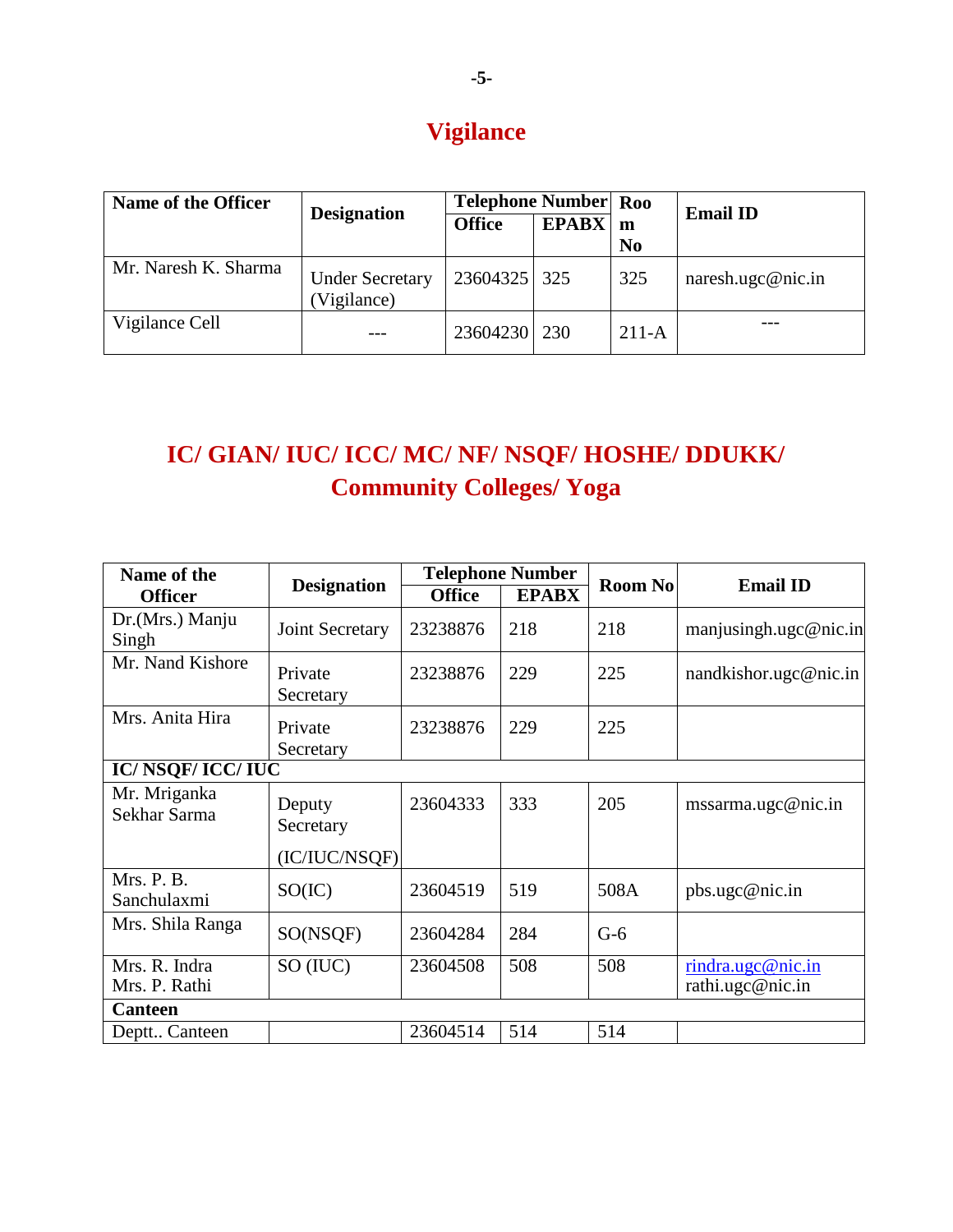#### **-6-**

## **Private Universities(CPP-I/PU) / All Colleges (2f and 12b/ NET/ Anti Malpractices Cell (AMPC)/ Selection & Awards (SA)/ BSR/NAD/ Policy Regulations (CPP-II))/Autonomous Colleges(AC)/Welfare)**

| Name of the                                | <b>Designation</b>                                                   |                      | <b>Telephone Number</b> | Room             | <b>Email ID</b>        |
|--------------------------------------------|----------------------------------------------------------------------|----------------------|-------------------------|------------------|------------------------|
| <b>Officer</b>                             |                                                                      | <b>Office</b>        | <b>EPABX</b>            | N <sub>0</sub>   |                        |
| Dr. Surender<br><b>Singh</b>               | <b>Additional Secretary-II</b>                                       | 23238865             | 217                     | 217              | ssingh. ugc@nic.in     |
| Ms. Geeta<br>Dhawan                        | Private Secretary                                                    | 23238865             | 231                     | 217              | geeta.ugc@nic.in       |
| <b>NET/NAD</b>                             |                                                                      |                      |                         |                  |                        |
| Dr. Dinesh Chand                           | EO(NET/NAD)                                                          | 24110082             |                         |                  | dineshchand.ugc@gov.in |
| Mr. Shambhu<br>Bandooni                    | US (NAD)                                                             | 24110081             | $---$                   | ---              | sbandooni.ugc@nic.in   |
| Mr. Mahesh<br>Kumar                        | SSO(NET)                                                             | 24115424             | ---                     | ---              |                        |
| Query relating to<br><b>NET Bureau</b>     | $---$                                                                | 24115426             |                         |                  |                        |
|                                            |                                                                      | 24112276             |                         |                  |                        |
| Approval u/s 2f & 12B relating to Colleges |                                                                      |                      |                         |                  |                        |
| Ms. Inderjit Kaur                          | US (CPP-I colleges)                                                  | 23604240             | 240                     | 206              |                        |
| Mr. Ravi Pipani                            | PS to US                                                             | 23604240             | 240                     | 206              | ravipiplani.ugc@nic.in |
| Mr. Madan Lal                              | SO (Colleges- 2F & 12B)                                              | 23604414             | 414                     | 414              | madanlal.ugc@nic.in    |
|                                            | Anti Malpractice Cell / Reservation Roster/Selection& Awards(SA)/BSR |                      |                         |                  |                        |
| Mr. Mangat Ram                             | US (AMPC/SA-IV)                                                      | 23604441             | 441                     | 404              | mangat.ugc@nic.in      |
|                                            | SO (AMPC)                                                            | 23604330             | 330                     | $311-A$          |                        |
| Mrs. Vamsika C.                            | EO(SA/BSR)                                                           | 23604438             | 438                     | 423              |                        |
| Mrs. Megha Kaushik                         | D.S. (BSR/Library)                                                   | 23604319             | 319                     | 319              | megha.ugc@nic.in       |
| Mrs. Poonam Arora                          | SO (BSR)                                                             | 23604409/<br>410     | 409/410                 | 409/<br>410      | parora.ugc@nic.in      |
| Ms. Monika                                 | Deputy Secretary<br>(SA-I/SA-III/Publication)                        | 23604327             | 327                     | 319              | monika.ugc@nic.in      |
| Mrs. Rajni Khanna                          | SO (SA-I)                                                            | 23604505             | 505                     | 505              | rkhanna.ugc@nic.in     |
| Mrs. Megha Kaushik                         | D.S. (SA-II/Library)                                                 | 23604319             | 319                     | $\overline{319}$ | megha.ugc@nic.in       |
| Mr. Suresh Kumar                           | SO (SA-II)                                                           | 23604504             | 504                     | 504              |                        |
| Mr. Inderjit Singh                         | $S.O. (SA-III)$                                                      | 2364139              | 139                     | $\times 10^7$    |                        |
| Mr. R.I. S. Bhardwaj                       | $US(SA-III)$                                                         | 23604328             | 328                     | 323              | bhardwaj.ugc@nic.in    |
| Mr. Umakant<br>Baluni                      | $US$ {Pol.Reg.(CPP-II)}                                              | 23604323             | 323                     | 323              | umakantb.ugc@nic.in    |
| Mrs. Manju Paharia                         | $S.O.(CPP-II)$                                                       | 23604317             | 317                     | 317              |                        |
| Mr. Naresh Kr. Sharma                      | $U.S.(CPP-I/PU)$                                                     | 23604325             | 325                     | 325              | naresh.ugc@nic.in      |
| Mr. Lokesh Kr. Jangra                      | $S.O.(CPP-I/PU)$                                                     | 23604329             | 329                     | 314              | lokesh.ugc@nic.in      |
| (Autonomous Colleges)                      |                                                                      |                      |                         |                  |                        |
| Ms. Inderjit Kaur                          | US(AC)                                                               | 23604240<br>23604406 | 240<br>406              | 206<br>406       |                        |
| Mr. Ravi Pipani                            | PS to US                                                             | 23604240             | 240                     | 206              | ravipiplani.ugc@nic.in |
|                                            | SO(AC)                                                               | 23604406             | 406                     | 406              |                        |
| Mr. Anil Kumar Yadav                       |                                                                      |                      |                         |                  |                        |
| (Welfare)                                  |                                                                      |                      |                         |                  |                        |
| Mr. Shyam Singh                            | US (Welfare)                                                         | 23604209             | 209                     | 209              |                        |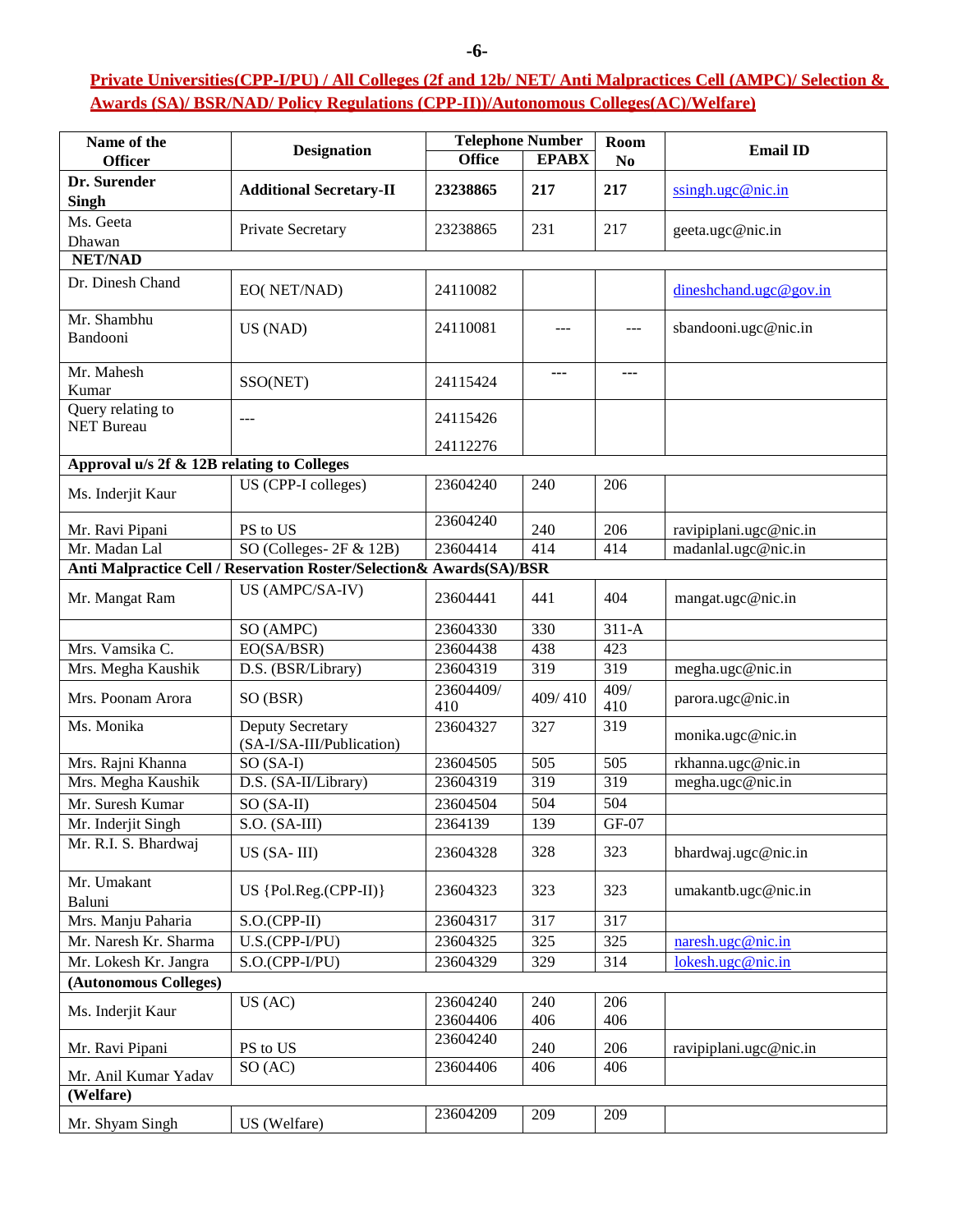# **STRIDE/ SAP/ASP/ MRP/ HRP/ NS/ PE-UPE/ CPE/ CPEPA/ SR/ NERO- Guwahati)/ Parliament Related Matters/State Universities (SU)**

| Name of the                                          |  |                                             |              | <b>Telephone Number</b> |                  | Room             |                             |  |
|------------------------------------------------------|--|---------------------------------------------|--------------|-------------------------|------------------|------------------|-----------------------------|--|
| <b>Officer</b>                                       |  | <b>Designation</b>                          |              | <b>Office</b>           | <b>EPABX</b>     | N <sub>0</sub>   | <b>Email ID</b>             |  |
| Dr. Shakeel Ahmad                                    |  | <b>Joint Secretary</b>                      |              | 23232055                | 219              | 219              | shakeel.ugc@nic.in          |  |
| <b>Mrs. Suman Malik</b>                              |  | PS to JS                                    |              | 23232055                | 215              | 225              | sumanmalik.ugc@nic.in       |  |
| (SAP)                                                |  |                                             |              |                         |                  |                  |                             |  |
| Mrs. Gurjeet                                         |  | <b>Under Secretary</b>                      |              | 23604429                | 429              | 419-A            | gurjeet.ugc@nic.in          |  |
| Mrs. Kanta Dhamija                                   |  | PS to US                                    |              | 23604429                | 429              | 419-A            |                             |  |
| Mrs. Janak Chugh                                     |  | $US(SAP-III)$                               |              | 23604431                | 431              | $419-A$          | janak.ugc@nic.in            |  |
| Mrs. Geeta Rani                                      |  | $SO(SAP-III)$                               |              | 23604503                | 503              | $\overline{503}$ | geetarani.ugc@nic.in        |  |
| Mr. Jai Karan Singh                                  |  | $SO(SAP-I)$                                 |              | 23604516                | $\overline{516}$ | $\overline{503}$ |                             |  |
|                                                      |  | $SO(SAP-II)$                                |              | 23604407                | 407              | 407              |                             |  |
| <b>ASP/MRP/HRP/SR</b>                                |  |                                             |              |                         |                  |                  |                             |  |
| Dr. Ravindra Kumar                                   |  | <b>Education Officer</b><br>(ASP)           |              | 23604444                | 444              | 426              |                             |  |
| Mrs. Matilda Ekka                                    |  | SO(ASP)                                     |              | 23604402                | 402              | 402              |                             |  |
|                                                      |  |                                             |              | 23604520                | 520              | 508A             |                             |  |
| Mrs. Suresh Rani                                     |  | <b>US (HRP/MRP)</b>                         |              | 23604443                | 443              | 426              | srani.ugc@nic.in            |  |
| Mrs. Neeru Dhingra                                   |  | P.S. to U.S.                                |              | 23604319                | 319              | 319              | ndhingra.ugc@nic.in         |  |
| Mrs. Anita Sharma-II                                 |  | SO(HRP)                                     |              | 23604411                | $\overline{411}$ | 411A             |                             |  |
| Mr. Devinder Kumar                                   |  | $SO(MRP)$ $(SR)$                            |              | 23604401                | 401              | 401              |                             |  |
| <b>NS/ PE-UPE/ CPE/ CPEPA</b>                        |  |                                             |              |                         |                  |                  |                             |  |
| Dr. Nikhil Kumar                                     |  | $D.S.$ ( $NS-PE$ )                          |              | 23604320                | 320              | $\overline{320}$ | nikhil.ugc@nic.in           |  |
| Mr. Harinder Singh                                   |  | SO (CPE/NS-PE)                              |              | 23604408                | 408              | 408              |                             |  |
| <b>Parliament/North Eastern Regional Office NERO</b> |  |                                             |              |                         |                  |                  |                             |  |
| Dr. Nikhil Kumar                                     |  | Deputy<br>Secretary<br>(Parliament)         |              | 23604320                | 320              | 320              | nikhil.ugc@nic.in           |  |
| ---                                                  |  | <b>Reservation Roster/</b><br>Parliament    |              | 23604581                | 581              | $G-5$            | ugcparliament2019@gmail.com |  |
| Dr. Gopi Chand Merugu                                |  | <b>Deputy Secretary</b><br>NERO-Guwahati)   | 0361-2267721 |                         | 021              | $---$            |                             |  |
| Dr. Naresh Pal Meena                                 |  | <b>Education Officer</b><br>(NERO-Guwahati) | 0361-2267722 |                         | 022              | $---$            |                             |  |
| (State Universities)                                 |  |                                             |              |                         |                  |                  |                             |  |
| Mr. M.K. Meena                                       |  | $\overline{\text{U.S. (SU)}}$               |              | 23604425                | 425              | 425              | mkmeena.ugc@nic.in          |  |
| Mr. Prakash Chandra                                  |  | $SO(SU-I)$                                  |              | 23604136                | 136              | $GF-5$           |                             |  |
| Mrs. Asha Gogia                                      |  | $SO(SU-II)$                                 |              | 23604130                | 130              | $GF-5$           |                             |  |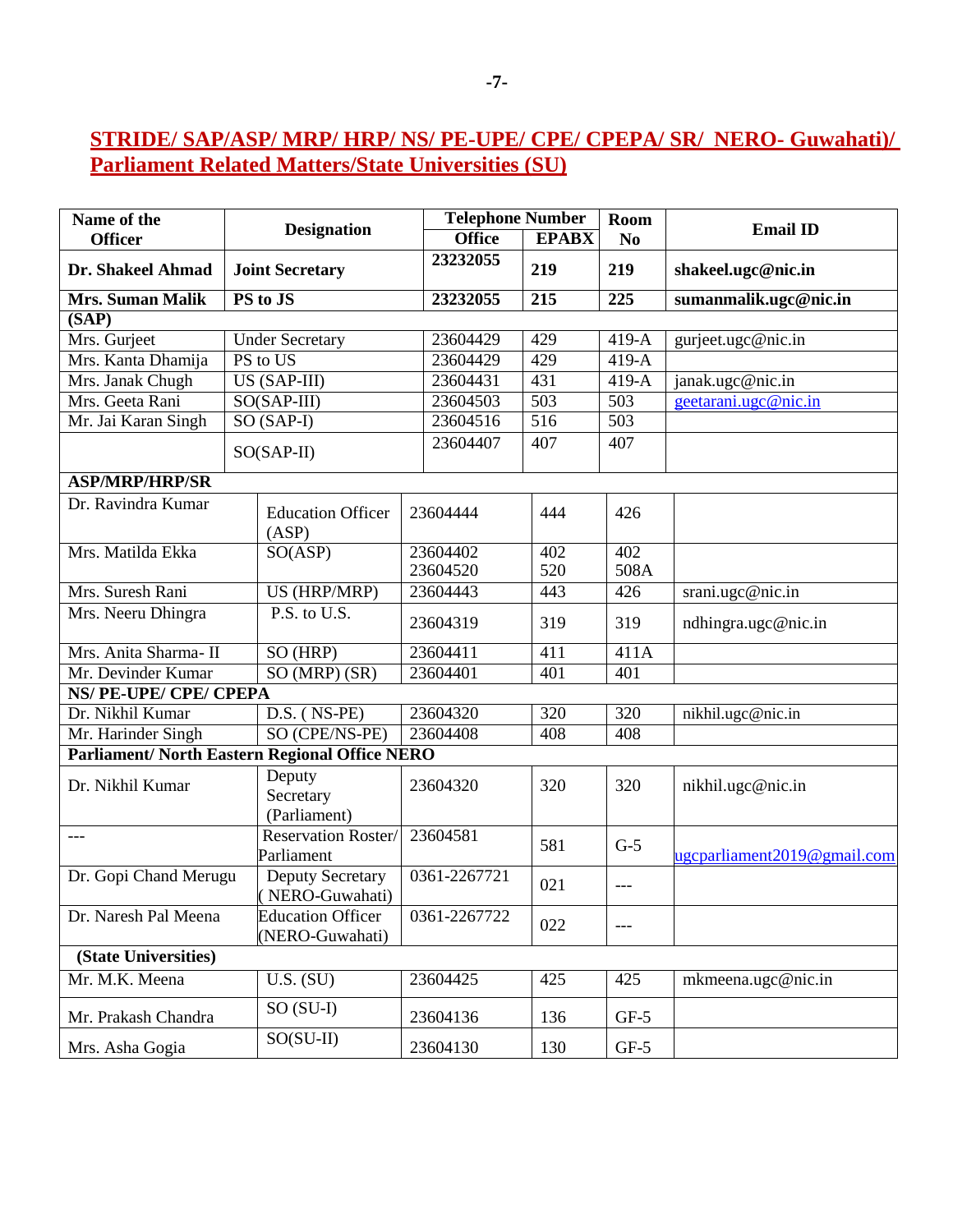**Deemed Universities for financial support(CPP-I/DU)/ Anti Ragging Cell(ARC)/ HRDC-Induction and Refresher Training for Teacher/ PRC/ Teacher Education (TE)/ Deemed Universities/ Journals/ Women Studies (WS)/ Gender Sensitization (GS)/ PMMMNM/ FID**

| Name of the Officer                                        |                                         | <b>Telephone Number</b> |                  | <b>Room</b>      | <b>Email ID</b>         |  |
|------------------------------------------------------------|-----------------------------------------|-------------------------|------------------|------------------|-------------------------|--|
|                                                            | <b>Designation</b>                      | <b>Office</b>           | <b>EPABX</b>     | N <sub>0</sub>   |                         |  |
| Dr. (Mrs.) Archana<br><b>Thakur</b>                        | <b>Joint Secretary</b>                  | 23239597                | 220              | 220              | archana.ugc@nic.in      |  |
| Mr. Govind Singh<br>Rawat                                  | PS to JS                                | 23239597                | 395              | 222              | gsrawat.ugc@nic.in      |  |
| WS/ GS/ HRDC/ ARC                                          |                                         |                         |                  |                  |                         |  |
|                                                            | U.S.(GS)<br>$(35$ FSR)                  | 23604641                | 641              | 121              |                         |  |
| Dr. Dinesh Chand                                           | EO (ARC)                                |                         |                  |                  | dineshchand.ugc@gov.in  |  |
| Mr. Jitendra                                               | <b>Deputy Secretary</b><br>(DU/HRDC/WS) | 23604413                | 413              | 425              |                         |  |
| Mrs. Rachna Verma                                          | SO(GS/WS/<br>ARC/Vocational)            | 23604686<br>23382087    | 686              | 215              |                         |  |
|                                                            |                                         | 23604677                | 677              | 126              |                         |  |
| Mr. Kamal Kishore                                          | SO(ARC)                                 | 23604677                | 677              | 126              | kamalkishore.ugc@nic.in |  |
| Mr. Ravinder Kumar                                         | SO(HRDC)                                | 23604318                | $\overline{318}$ | $\overline{318}$ |                         |  |
| Mrs. Matilda Ekka                                          | SO (DU)                                 | 23604402                | 402              | 402              |                         |  |
| Anti Ragging Helpline Toll free (24 * 7): 1800-180-5522    |                                         |                         |                  |                  |                         |  |
| <b>Deemed Universities for financial support(CPP-I/DU)</b> |                                         |                         |                  |                  |                         |  |
| Mr. Naresh Kr. Sharma                                      | US (CPP-I/PU/<br>DU                     | 23604325                | 325              | 325              | naresh.ugc@nic.in       |  |
| Mr. Rajesh Kumar                                           | SO (CPP-I/DU)                           | 23604314                | 314              | 314              |                         |  |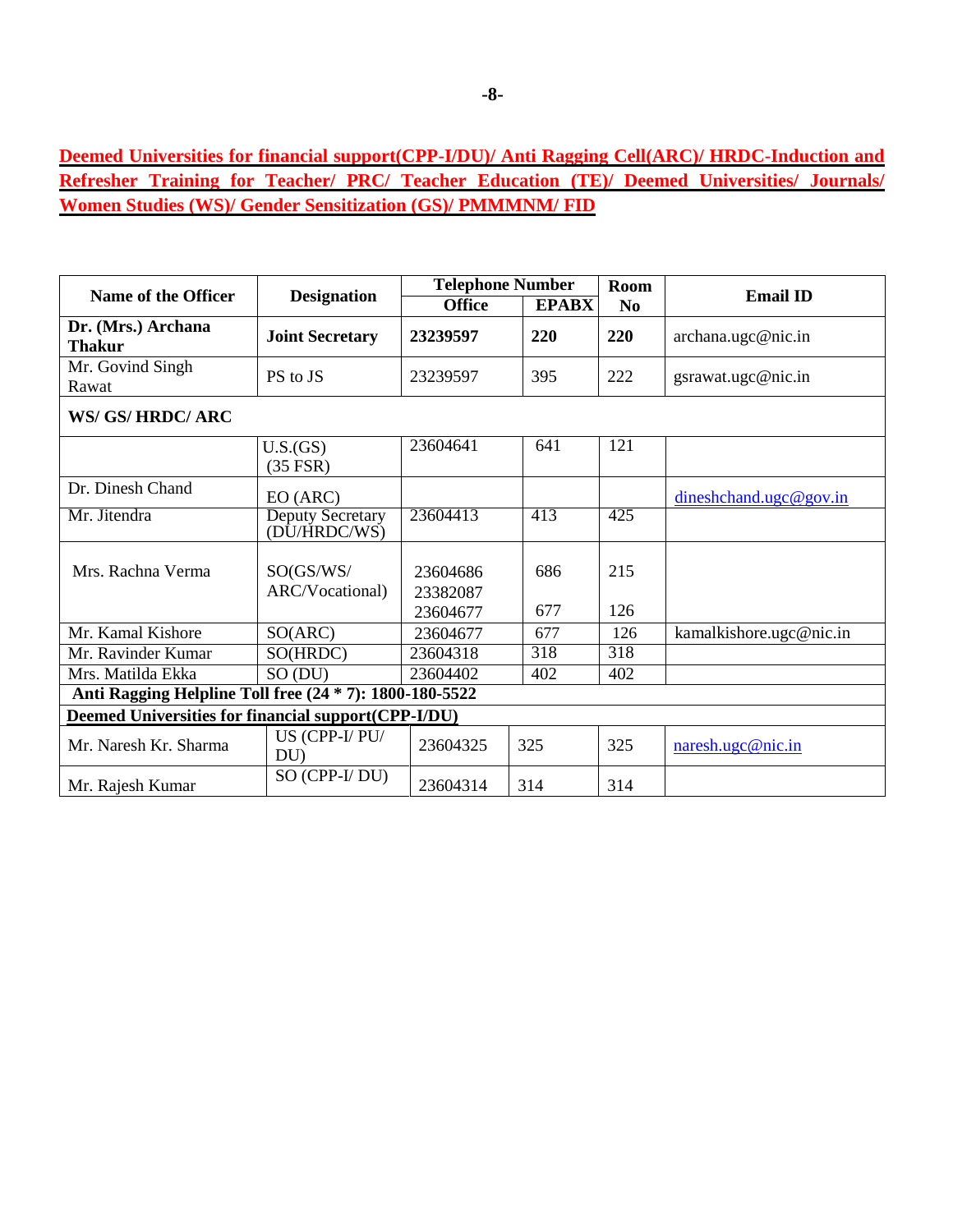**Central Universities/ Funded Colleges (DC) (Delhi, BHU, Allahabad University etc.)/ JCRC/ Administration/ Meeting Cell/ Public Relations/ R&I/ Travel Desk/ UGC New Building/ Institution of Eminence (IoE)/ Chairs/Rajbhasha including promotion of Languages.**

|                                                      |                                                                                          |               | <b>Telephone Number</b> | Room             |                             |  |
|------------------------------------------------------|------------------------------------------------------------------------------------------|---------------|-------------------------|------------------|-----------------------------|--|
| Name of the Officer                                  | <b>Designation</b>                                                                       | <b>Office</b> | <b>EPABX</b>            | N <sub>0</sub>   | <b>Email ID</b>             |  |
| Dr. Jitendra Kumar<br><b>Tripathi</b>                | <b>Joint Secretary</b>                                                                   | 23239200      | 223                     | 223              | jitendratripathi.ugc@gov.in |  |
| Mr. Nand Lal                                         | PS to JS                                                                                 | 23239200      | 222                     | $\overline{222}$ |                             |  |
| <b>Central University/Funded Colleges (DC)/ JCRC</b> |                                                                                          |               |                         |                  |                             |  |
| Mrs. Anju M. Galhotra                                | $US$ (CU)                                                                                | 23604133      | 133                     | $\overline{G-5}$ | amgalhotra.ugc@nic.in       |  |
| Dr. Shalini                                          | DS (DC)                                                                                  | 23604140      | 140                     | 319              | shalini.ugc@nic.in          |  |
| Mrs. Raj Kumari                                      | SO (Funded Colleges(DC)/<br>Chairs)                                                      | 23604311      | $\overline{311}$        | 311              |                             |  |
| Mr. Vasudev Talreja                                  | $US$ (CU)                                                                                | 23604322      | 322                     | 322              | vtalreja.ugc@nic.in         |  |
| Mrs. Lalita Arora                                    | SO (CU)                                                                                  | 23604310      | $\overline{310}$        | 310              |                             |  |
| Mr. H. C. Yadav                                      | SO(CU)                                                                                   | 23604308      | 308                     | 308              |                             |  |
| Dr. Nikhil Kumar                                     | D.S. (JCRC)                                                                              | 23604320      | 320                     | 320              | nikhil.ugc@nic.in           |  |
| Mr. Ajay Kr. Joshi                                   | SO (JCRC)                                                                                | 23604403      | 403                     | 403              | akjoshi.ugc@nic.in          |  |
| Dr. Shalini                                          | DS (DC/IOE/Chairs)                                                                       | 23604140      | 140                     | 319              | shalini.ugc@nic.in          |  |
| Mrs. Neeru Dhingra                                   | P.S. to E.O.                                                                             | 23604319      | 319                     | 319              | ndhingra.ugc@nic.in         |  |
| Mrs. Anju M. Galhotra                                | US (IoE)                                                                                 | 23604133      | 133                     | $\overline{G-5}$ | amgalhotra.ugc@nic.in       |  |
| Mr. Sanjay Kumar                                     | SO(IoE/Chairs)                                                                           | 23604133      | 133                     | $\overline{G-5}$ | sanjay.ugc@nic.in           |  |
|                                                      | Administration/ Meeting Cell/ Computer cell/ UGC New Building/ PR Unit/ Travel Desk/ R&I |               |                         |                  |                             |  |
| Mr. R.A.S. Shah                                      | US(Genl. Admn/<br>Computer Cell & R&I)                                                   | 23604207      | 207                     | 207              | shah.ugc@nic.in             |  |
| Mrs. Beena Menon                                     | US (Admn. I/ A & B) $(C&D)$                                                              | 23604181      | 181                     | 205              | beena.ugc@nic.in            |  |
| Mrs. Sunita Bhatia                                   | SO (Admn. I/ A & B) Medical                                                              | 23604201      | 201                     | 201              | sunitabhatia.ugc@nic.in     |  |
| Mrs. Savita Madan                                    | SO (Admn. $I/A & B$ )                                                                    | 23604201      | 201                     | 201              |                             |  |
| Mr. Maha Singh                                       | SO (Admn. $I/A & B$ )                                                                    | 23604201      | 201                     | 201              |                             |  |
| Mrs. Ranjana Verma                                   | SO (Admn. $I/C$ & D)                                                                     | 23604203      | 203                     | 203              |                             |  |
| Mr. Krishan Pal Yadav                                | $SO$ (Admn. $V$ C)                                                                       | 23604203      | 203                     | 203              |                             |  |
| <b>Meeting/Computer/PR Unit/Travel Desk</b>          |                                                                                          |               |                         |                  |                             |  |
| Mr. Shyam Singh                                      | US (Meeting/ PR Unit/ Travel<br>Desk)                                                    | 23604209      | 209                     | 209              | ssb.ugc@nic.in              |  |
|                                                      |                                                                                          | 23604328      | 328                     | 323              |                             |  |
| Mr. Dwarka Prasad                                    | S.O. (P.R. Unit/ Travel Desk)                                                            | 23604157      | 157                     | $117-A$          | dwarka.ugc@nic.in           |  |
|                                                      |                                                                                          | 23604213      | 213                     | 206              |                             |  |
| Mr. Surender Yadav                                   | Store In-charge                                                                          | 23604208      | 208                     | 208              |                             |  |
| Email-id:-ugctraveldesk@gmail.com                    |                                                                                          |               |                         |                  |                             |  |
| Mr. Lakhbir Singh Rishiraj                           | $S.O.(R&I)$ (HQ)                                                                         | 23604114      | 114<br>447              | $G-5$            | lsrishiraj.ugc@nic.in       |  |
| Mr. Anil Kumar                                       | US (R&I) (FSR)                                                                           | 23604656      | 656                     | 012              | anilk.ugc@nic.in            |  |
| Photocopy Room                                       | 421                                                                                      | 23604421      | 421                     | 421              |                             |  |
| Roneo Cell                                           | 418                                                                                      | 23604418      | 418                     | 418              |                             |  |
| <b>Computer Room</b>                                 | 210                                                                                      | 23604210      | 210                     | 210              |                             |  |
| (Rajbhasha)                                          |                                                                                          |               |                         |                  |                             |  |
| Dr. Nikhil Kumar                                     | D.S. (Rajbhasha)                                                                         | 23604320      | 320                     | 320              | nikhil.ugc@nic.in           |  |
| Mr. Sanjay Kumar                                     | SO(Rajbhasha)                                                                            | 23604448      | 448                     | 501              | sanjay.ugc@nic.in           |  |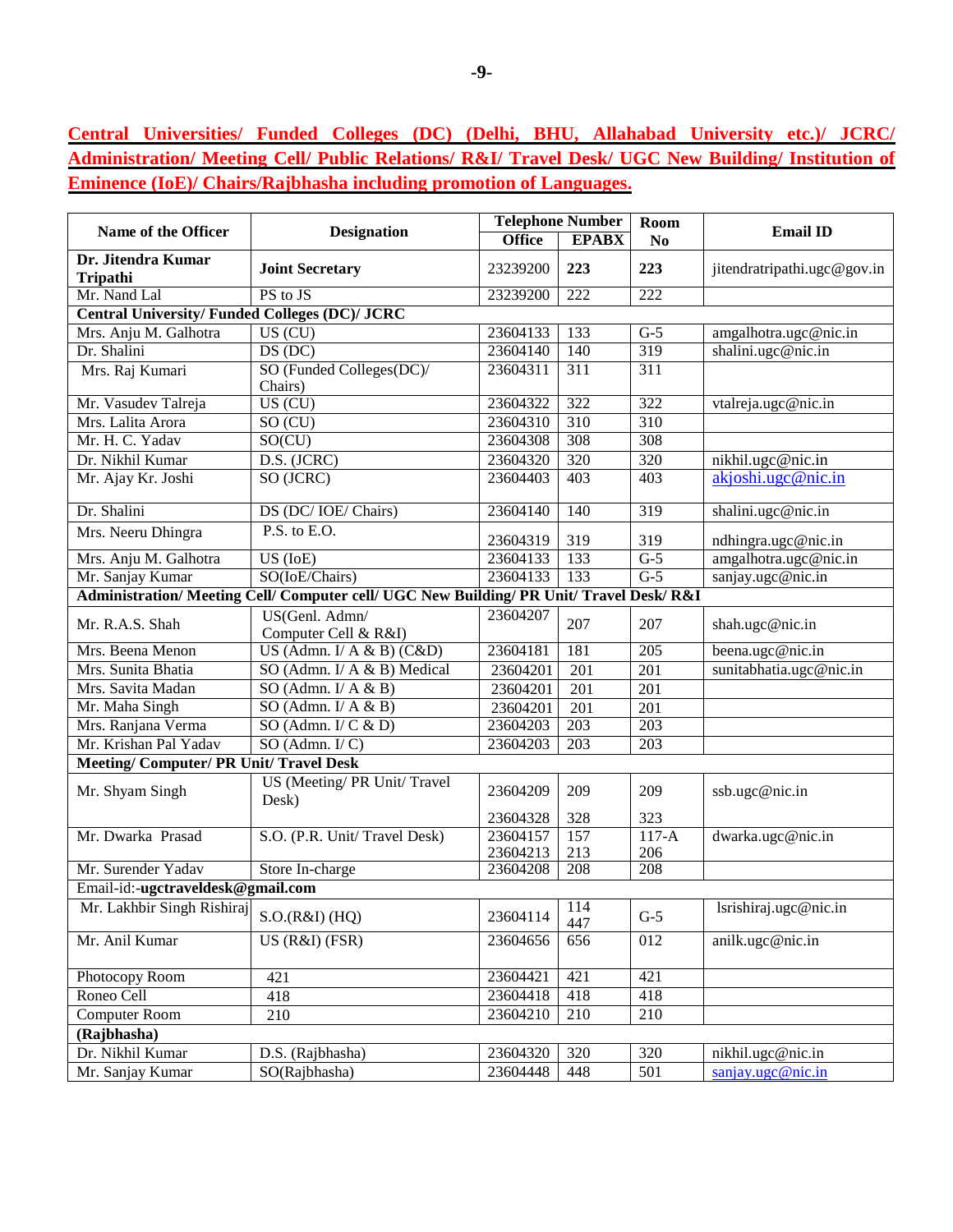# **Legal cell/ RTI/ Public Grievances(PG)/ Sports Bureau/ COVID-19 Task Group and Helpline/Matters related to RUSA**

| Name of the Officer                                |                                       |                      | <b>Telephone Number</b> |     |              | <b>Room</b>    | <b>Email ID</b>      |  |
|----------------------------------------------------|---------------------------------------|----------------------|-------------------------|-----|--------------|----------------|----------------------|--|
|                                                    | <b>Designation</b>                    |                      | <b>Office</b>           |     | <b>EPABX</b> | N <sub>0</sub> |                      |  |
| Dr. Sunita Siwach                                  | <b>Joint Secretary</b>                |                      | 23232568                | 221 |              | 221            | ssiwach.ugc@nic.in   |  |
| Mrs. Gita Chugh                                    | PS to JS                              | 23232568<br>23604238 |                         | 238 |              | 222            | gitachugh.ugc@nic.in |  |
| Mr. M.K. Meena                                     | US (PG/RTI)                           |                      | 23604425                | 425 |              | 425            | mkmeena.ugc@nic.in   |  |
|                                                    | U.S.(Sports)<br>$(35$ FSR)            |                      | 23604641                | 641 |              | 121            |                      |  |
| Mrs. Bhanumathi                                    | SO (RTI/ Public<br>Grievances/Sports) | 23604501             |                         | 501 |              | 501            |                      |  |
|                                                    |                                       |                      | 23604509                | 509 |              | 509            |                      |  |
|                                                    |                                       |                      | 23604283                | 283 |              | 317A           |                      |  |
| <b>Legal Cell/COVID-19 Task Group and Helpline</b> |                                       |                      |                         |     |              |                |                      |  |
| Mr. M.K. Meena                                     | $U.S.$ (Legal)                        |                      | 23604425                | 425 |              | 425            | mkmeena.ugc@nic.in   |  |
| Mr. Bhushan Minj                                   | SO (Legal)                            |                      | 23235528                | 507 |              | 507            | bhushan.ugc@nic.in   |  |
| Mr. Pramod Kumar                                   | SO(Legal)                             |                      | 23604507                | 507 |              | 507            | pramod. ugc@nic.in   |  |
| COVID-19 Helpline Number: 1800-111-657             |                                       |                      |                         |     |              |                |                      |  |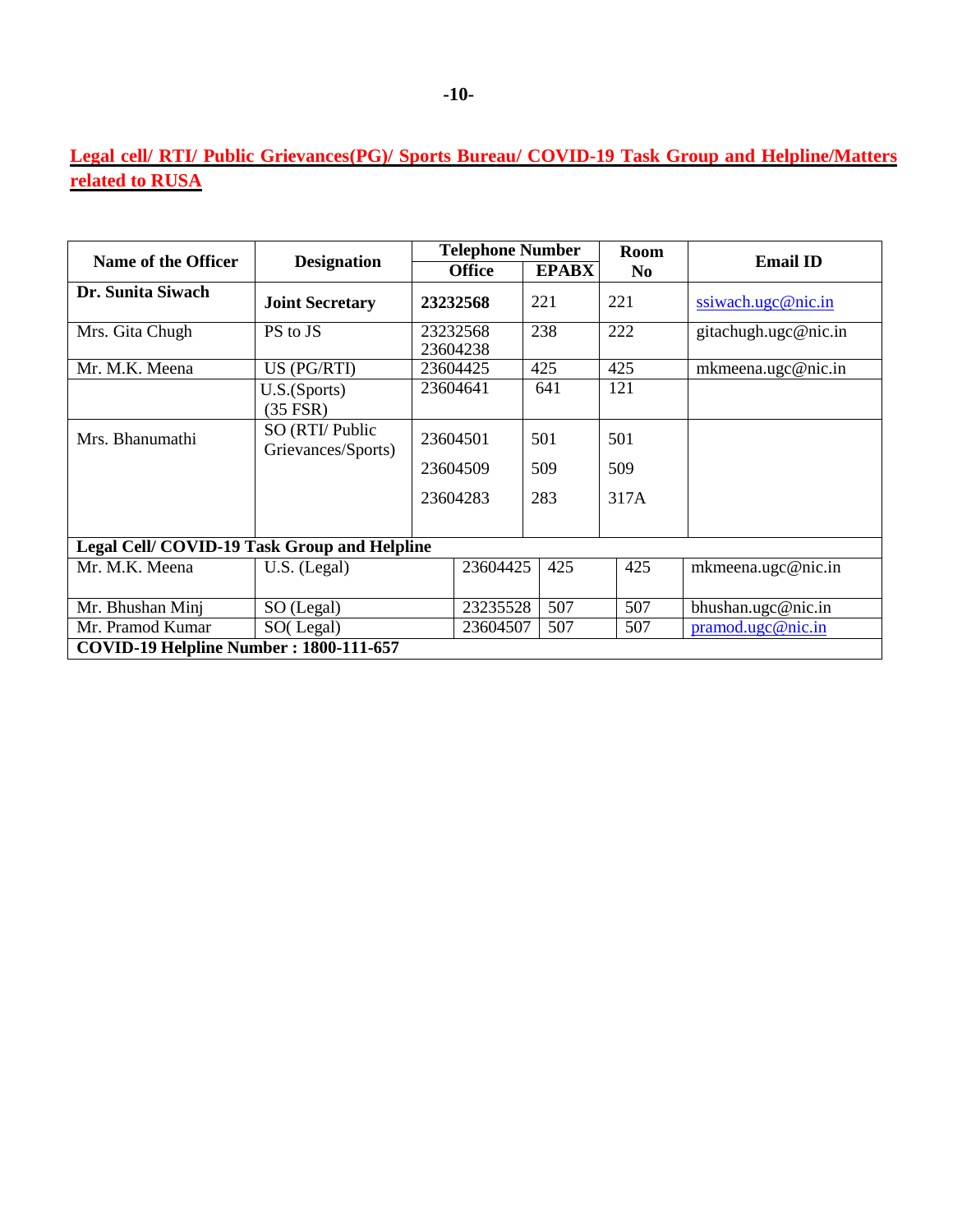**(ICT, SWAYAM/ MOOCs/ e-Governance/ Website/ Database Management/ Publication/Annual Report/ Information & Statistics (I&S)/ Quality Mandate Co-ordination (QMC)/ Induction Programme for Students/ Learning Outcome based Curriculum Framework/ Social- Industry Connect / Students Support and Progression/ Education Reforms/ Soft Skills for students/ Exit test/ Unnat Bharat Abhiyan/ Travel Grant/Pay Scale/ Finance /ERO-Kolkata/SWRO-Bangalore/Coordination with MOE's Innovation Cell)/Media Coordination** 

| Name of the Officer            | <b>Designation</b>                  | <b>Telephone Number</b> |                  | Room             | <b>Email ID</b>           |
|--------------------------------|-------------------------------------|-------------------------|------------------|------------------|---------------------------|
|                                |                                     | <b>Office</b>           | <b>EPABX</b>     | N <sub>0</sub>   |                           |
| Dr. N. Gopu Kumar              | <b>Joint Secretary</b>              | 23236977                | 224              | 224              | gopukumar.ugc@gov.in      |
| Mr. Manoj Bhasin               | PS to JS                            | 23236977                | 212              | 222              |                           |
| Mr. R.K. Saini                 | <b>Under Secretary</b>              | 23604404                | 404              | 404              | rksaini.ugc@nic.in        |
| Dr. Diksha Rajput              | <b>Deputy</b>                       | 23604141                | 141/             | 105              | diksha.ugc@nic.in         |
|                                | <b>Secretary/Public</b>             | 26174262                | 195              |                  |                           |
|                                | <b>Relation Officer</b>             |                         |                  |                  |                           |
| Mr. Gurmeet Chand              | SO (e-Gov/e-content)                | 23604165                | 165              | $G-3$            | gcbadhwar.ugc@nic.in      |
| Mr. Hitesh Manik               | Assistant                           | 23604110                | 110              | 110              | hitesh.ugc@nic.in         |
|                                | $(e-Gov/e$ -content)                |                         |                  |                  |                           |
| (I&S Bureau/Teacher Education) |                                     |                         |                  |                  |                           |
| Mr. L.N. Nayak                 | SSO (I&S)/ Innovative)              | 23383473                | 661              | 117              | lnnayak.ugc@nic.in        |
|                                |                                     |                         | 669              |                  |                           |
|                                |                                     | 23604669                |                  |                  |                           |
| Computer Room                  |                                     | 23383473                | 669              | 117              |                           |
|                                |                                     | (FAX)                   |                  |                  |                           |
| QMC/IPS/QIP/Travel Grant (TG)  |                                     |                         |                  |                  |                           |
| Mrs. Nishi Bhatnagar           | SO (QMC/IPS/                        | 23604324                | 324              | 324              | nishib.ugc@nic.in         |
|                                | LOCF/SIC)                           |                         |                  |                  |                           |
| Mrs. Shashi Malik              | US (Travel Grant)                   | 23604423                | 423              | 423              | shashimalik.ugc@nic.in    |
| Ms. Daizy Sobti                | SO(TG)                              | 23604419                | 419              | 419              |                           |
| (Pay Scale section)            |                                     |                         |                  |                  |                           |
| Dr. (Ms.) Supriya              | E.O. (Pay Scale)                    | 23604422                | 422              | 422              | supriya.ugc@nic.in        |
| Dahiya                         |                                     |                         |                  |                  |                           |
| Mrs. Shashi Malik              | $\overline{U.S.(PS-RTI)}$           | 23604423                | $\overline{423}$ | 423              | shashimalik.ugc@nic.in    |
| Mr. Pradeep Kalra              | PS to EO and US                     | 23604405                | 405              | $\overline{405}$ |                           |
| Mr. Shyam Bahadur              | SO(Pay Scale-RTI)                   | 23604417                | 417              | 417              | shyam.ugc@nic.in          |
|                                |                                     | 23604449                | 449              |                  |                           |
| (FINANCE)                      |                                     |                         |                  |                  |                           |
| Mrs. Renu Bala<br>Sharma       | US (FD-                             | 23604316                | 316              | 316              | renusharma.ugc@nic.in     |
| Mrs. Neeru                     | I/A&B)/PAO for GeM<br>PS to US (FD) | 23604316                | 316              | 316              | thapliyalneeru.ugc@nic.in |
| Thapliyal                      |                                     |                         |                  |                  |                           |
| Ms. Sunita Rani                | $US(FD-II)$                         | 23604336                | 336              | 316              | sunita.ugc@nic.in         |
| Mrs. Anita                     | $SO(FD-I/A)$                        | 23604306                | 306              | 306              |                           |
| Sharma-I                       |                                     |                         |                  |                  |                           |
| Mr. Hira Lal                   | $SO(FD-I/B &$                       | 23604302                | 302              | 302              | hira.ugc@nic.in           |
|                                | FD(IV)                              | 23604303                | 303              | 303              |                           |
| Mrs. Sangeeta Verma            | $SO(FD-II)$                         | 23604313                | $\overline{313}$ | 301              |                           |
| Mr. P.N. Gupta                 | SO (FD-III)                         | 23604199                | 199              | 316              |                           |
| Mr. Achal Kumar                | SO (FD-III/B)                       | 23604305                | 305              | 305              | achal.ugc@nic.in          |
| Mrs. Nishi Bhatnagar           | SO (FD-III)                         | 23604331                | 331              | 305              | nishib.ugc@nic.in         |
|                                | SO(Cash)                            | 23604301                | 301              | 301              |                           |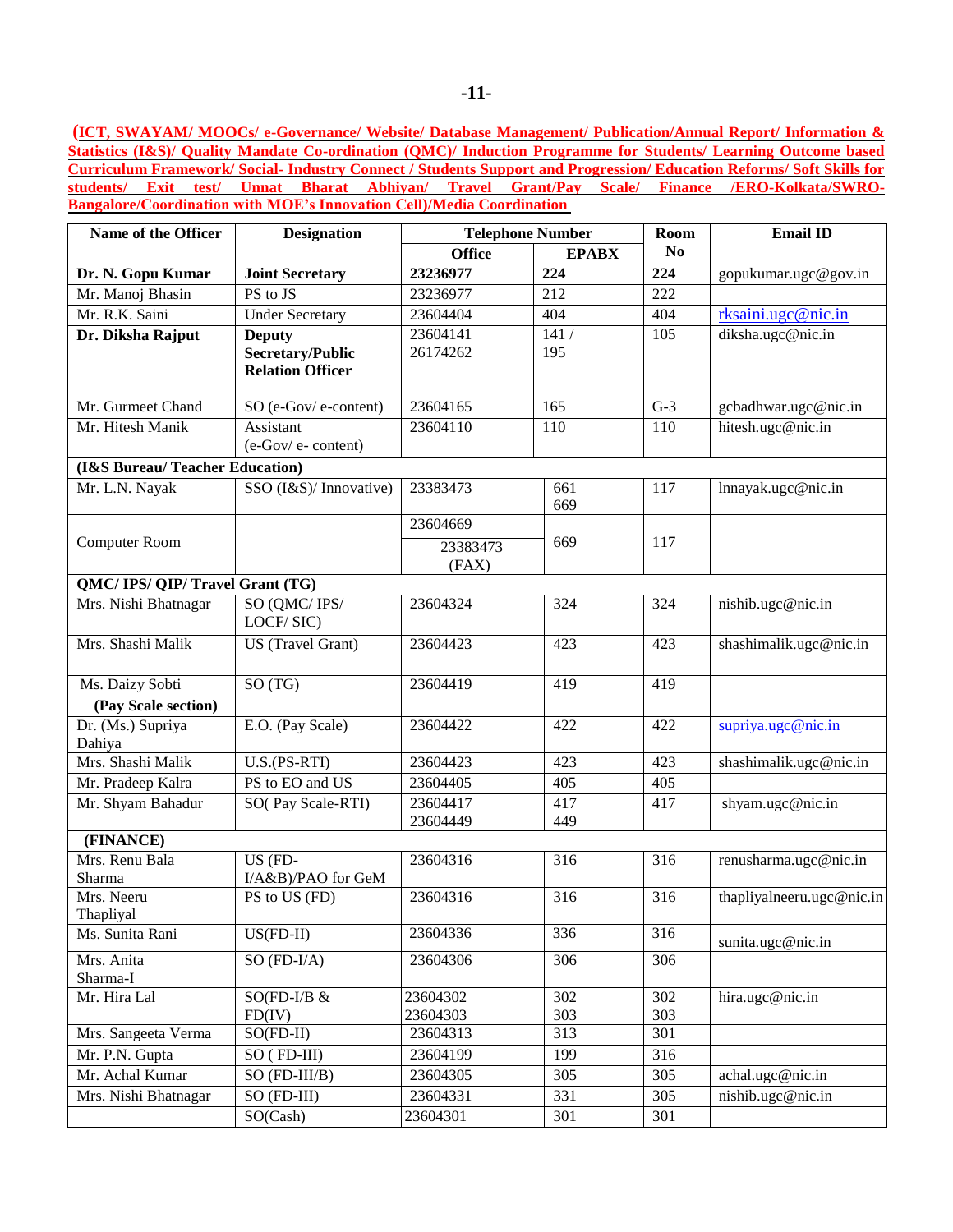# **UNIVERSITY GRANTS COMMISSION**

### **35-FEROZESHAH ROAD, NEW DELHI**

## **(NRCB/ XIIth Plan/ ASIHSS/ ASSIST/Innovative/Regional Offices (RO)**

| Name of the                                             |                                            | <b>Telephone Number</b>       |              | Room                    | <b>Email ID</b>        |  |
|---------------------------------------------------------|--------------------------------------------|-------------------------------|--------------|-------------------------|------------------------|--|
| <b>Officer</b>                                          | <b>Designation</b>                         | <b>Office</b>                 | <b>EPABX</b> | N <sub>0</sub>          |                        |  |
| Dr. (Mrs.)<br><b>Urmila Devi</b>                        | <b>Additional</b><br><b>Secretary-I</b>    | 23381422                      | 679          | 201                     | urmila.ugc@nic.in      |  |
| Dr.(Mrs.) Ranjana<br>Sandeep                            | Private Secretary                          | 23381422                      | 685          | 214                     | ranjana.ugc@nic.in     |  |
| Mr. Dalbir Singh                                        | P.S. to AS-I                               | 23238865                      | 649          | 012                     | dalbir.ugc@nic.in      |  |
| Mrs. Shanti Toppo                                       | US (NRCB-II)                               | 23604659                      | 659          | 102                     | shantitoppo.ugc@nic.in |  |
| Mr. Arun Kumar                                          | SO (NRCB)                                  | 23604675                      | 675          | 124                     |                        |  |
| Mrs. Usha Rani<br>Haritosh                              | SO (NRCB)                                  | 23604676                      | 676          | 125                     |                        |  |
| Mr. Jai Bhagwan                                         | SO (NRCB)                                  | 23604675                      | 675          | 124                     |                        |  |
| Mr. L. N. Nayak                                         | SSO (Innovative)                           | 23604669<br>23383473<br>(FAX) | 669<br>661   | $\overline{117}$<br>103 | lnnayak. ugc@nic.in    |  |
| Mrs. Smita<br>Bidani                                    | <b>Deputy Secretary</b><br>(ASIHSS/ASSIST) | 23604694                      | 694          | 110                     | smitabidani.ugc@nic.in |  |
| Mr. Shyam<br><b>Bahadur Sah</b>                         | SO (Innovative/<br>ASSIST/<br>ASIHSS)      | 23604667                      | 667          | 115                     | sbsah.ugc@nic.in       |  |
| Mr. Chandra<br>Prakash                                  | S.O.(XIIth Plan)                           | 23604651                      | 651          | 002                     |                        |  |
| <b>Regional Offices (R.O.)</b>                          |                                            |                               |              |                         |                        |  |
| Mrs. Raj Verma                                          | U.S. (RO)                                  | 23604684                      | 684          | 212                     | rajver-ugc@nic.in      |  |
| Mr. Anil Kumar-I                                        | SO(R.O.)                                   | 23604655<br>23604675          | 655<br>675   | $G-11$<br>124           |                        |  |
| India's Representative to the Executive Board of UNESCO |                                            |                               |              |                         |                        |  |
| Prof. J. S. Rajput                                      |                                            | 23074117                      | 657          | 14                      |                        |  |
| $---$                                                   | P.S.                                       | 23604654                      | 654          | 08                      |                        |  |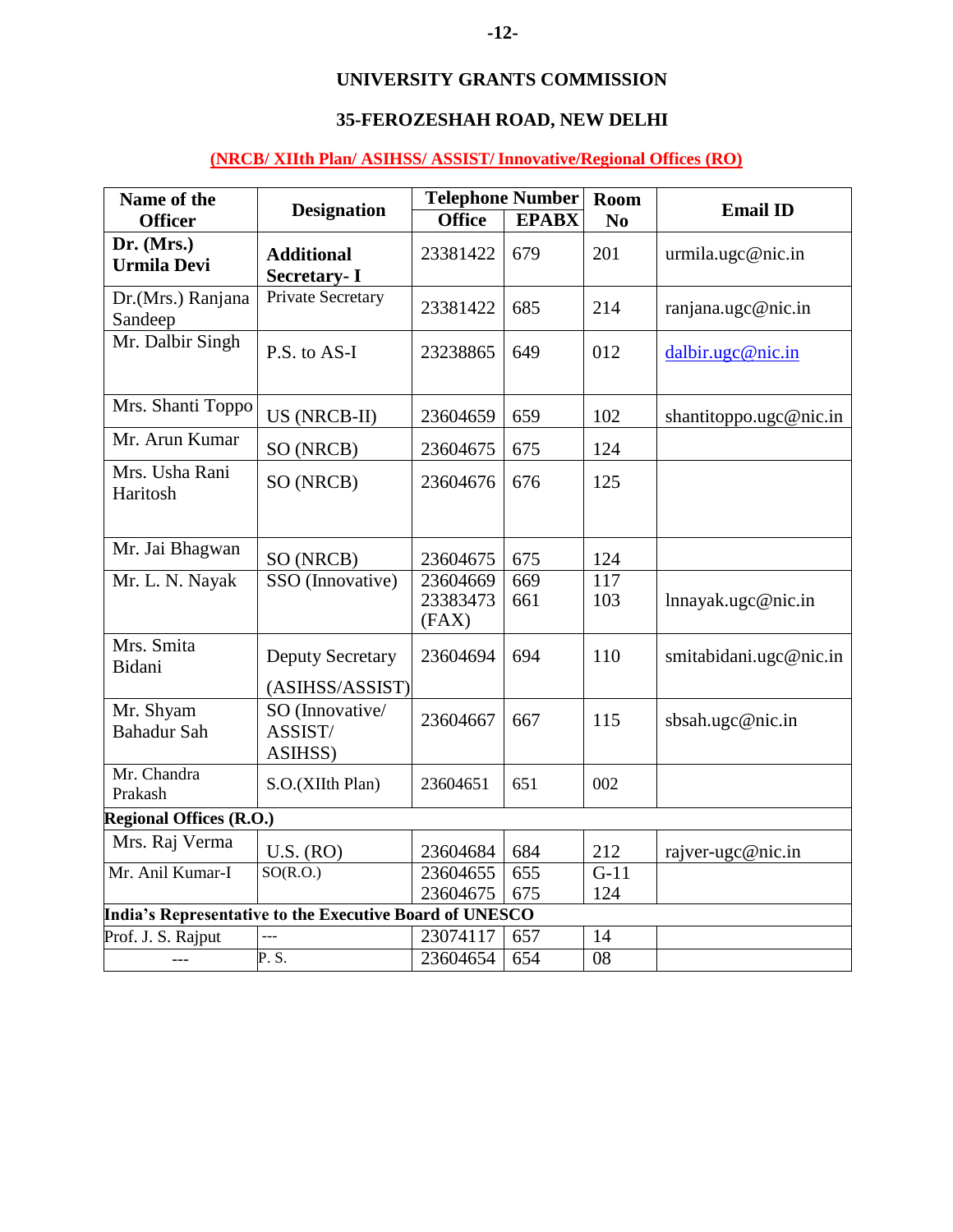# **(DEB Policy/VIP Reference/Green Matters/On-Line Education)**

| Name of the                      |                                                                          | <b>Telephone Number</b> |              | Room           | <b>Email ID</b>          |
|----------------------------------|--------------------------------------------------------------------------|-------------------------|--------------|----------------|--------------------------|
| <b>Officer</b>                   | <b>Designation</b>                                                       | <b>Office</b>           | <b>EPABX</b> | N <sub>0</sub> |                          |
| Dr. Avichal<br><b>Kapur</b>      | <b>JS(DEB)</b>                                                           | 23386128                | 678          | 129            | avichal.ugc@nic.in       |
| Ms. Manju<br><b>Verma</b>        | PS to JS (DEB)                                                           | 23386128                | 688<br>674   | 123            |                          |
|                                  | <b>Coordination, Planning and Monitoring/DEB</b>                         |                         |              |                |                          |
| Mrs. Smita<br>Bidani             | DS (DEB-II)                                                              | 23604694                | 694          | 110            | smitabidani.ugc@nic.in   |
| Mr. Vinod<br>Singh Yadav         | DS(DEB)                                                                  | 23604693                | 693          | 211            |                          |
| Mr. Amit Kumar<br>Verma          | EO (DEB)                                                                 | 23604658                | 658          | 101            | akverma.ugc@nic.in       |
| Mr. Ravi Piplani                 | PS to EO                                                                 | 23604240                | 240          | 206            | ravipiplani.ugc@nic.in   |
| Mrs. Neethu S.<br>Thulaseedharan | <b>Deputy Secretary</b><br>(Court cases of<br>DEB) (35-FSR)<br>(DEB-III) | 23604687                | 687          | 101            | neethuthulasi.ugc@gov.in |
| Ms. V. K.<br>Sudarshana Devi     | $US$ (DEB-I)                                                             | 23604666                | 666          | 116            | vsudharsana.ugc@gov.in   |
|                                  | SO(DEB-II)<br>$(35-FSR)$                                                 | 23604682                | 682          | 204            |                          |
| Mr. Sunil Kr.<br>Pushkar         | SO(DEB-II)<br>$(35-FSR)$                                                 | 23604664                | 664          | 107            |                          |
| Mr. M.S.<br>Joshi                | US (DEB-III)                                                             | 23604648                | 648          | 116            | madhusudan.ugc@nic.in    |
| Mrs. Neera<br>Chopra             | SO (DEB-IV/VIP<br>Ref./Green<br>Matters)                                 | 23604670                | 670          | 118            | neerac.ugc@nic.in        |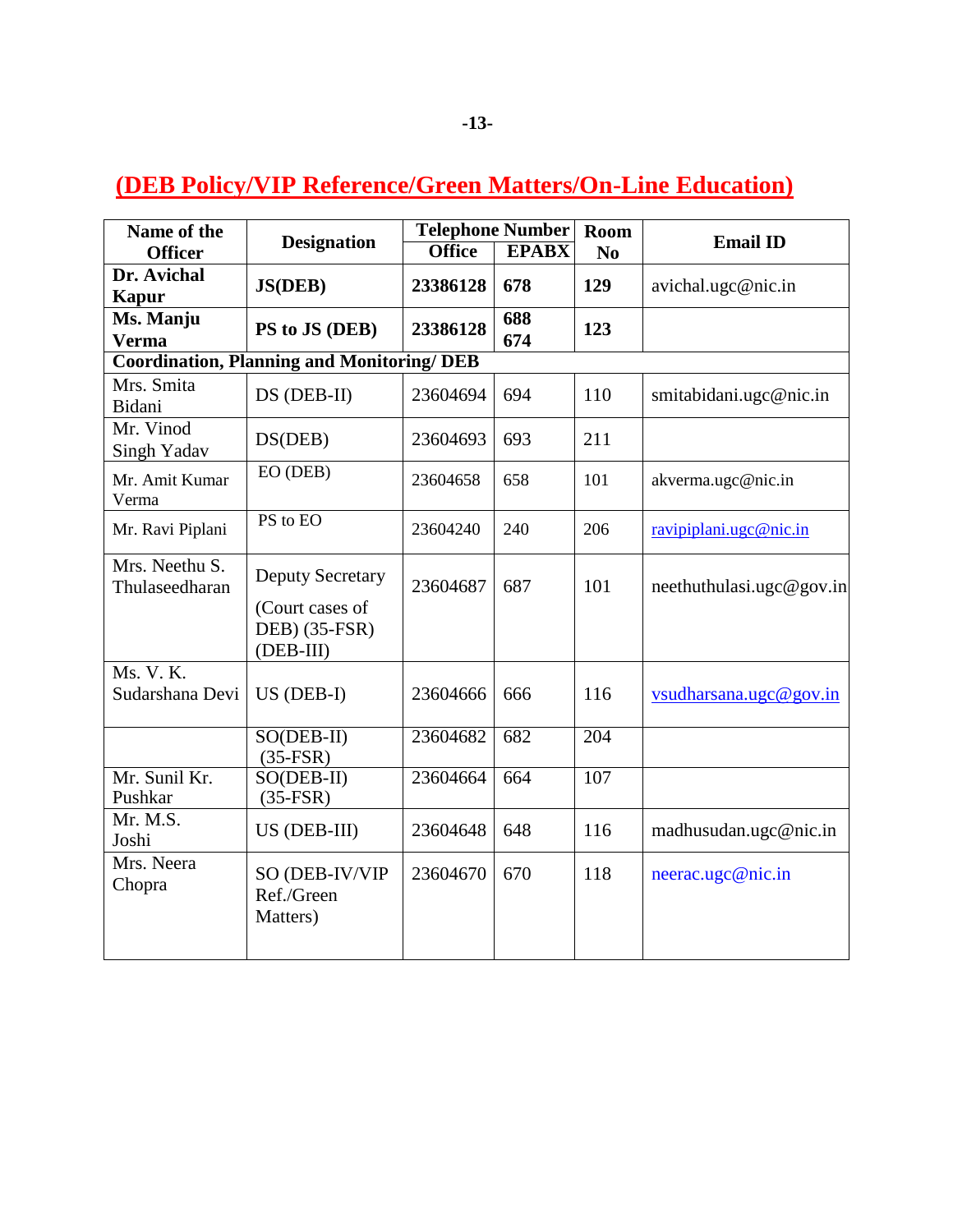## **(SCT/ OBC/ CCM/ PWD/ SR-III/ Career Orientation Education (COE)/ Management Information and Statistics/ NFE/ TEPSE/ HEPSN/ EOC/Computer & Technology (C&T)/ Value Education; Human Rights (HRVE))**

| Name of the<br><b>Officer</b> | <b>Designation</b>                                  |               | <b>Telephone</b><br><b>Number</b> | <b>Room</b><br>N <sub>0</sub> | <b>Email ID</b>        |
|-------------------------------|-----------------------------------------------------|---------------|-----------------------------------|-------------------------------|------------------------|
|                               |                                                     | <b>Office</b> | <b>EPABX</b>                      |                               |                        |
| Dr. G.S.<br><b>Chauhan</b>    | <b>Joint Secretary</b>                              | 23070344      | 695                               | 108                           | chauhan.ugc@nic.in     |
| Mrs. Neelam<br>Saini          | PS to JS                                            | 23070344      | 644                               | 119                           | neelam.ugc@nic.in      |
|                               | <b>Under Secretary</b><br>(SCT/OBC/<br>PwD/C&T/CCM) | 23604672      | 672                               | 121                           |                        |
| Mr. Chandra<br>Prakash        | S.O. (XII th Plan)                                  | 23604651      | 651                               | 002                           |                        |
|                               | (COC/NFE)                                           | 23604680      | 680                               | 202                           |                        |
|                               | SO (SCT/OBC)                                        | 23604662      | 662                               | 105                           | cprakash.ugc@nic.in    |
|                               | (C&T)                                               | 23604653      | 653                               | 09                            |                        |
|                               | $\overline{(CCM)}$                                  | 23604681      | 681                               | $\overline{203}$              |                        |
| <b>COC/SR-III/NFE/HRVE</b>    |                                                     |               |                                   |                               |                        |
| Mrs. Chander<br>Kanta Bhalla  | <b>US</b><br>(SR-III/NFE/HRVE)                      | 23604684      | 684                               | 212                           | kantabhalla.ugc@nic.in |
| Mr. Chandra<br>Prakash        | S.O.(NFE)                                           | 23604680      | 680                               | 202                           | cprakash.ugc@nic.in    |
|                               | <b>SR-III Section</b>                               | 23604653      | 653                               | 09                            |                        |
|                               | SO (HRVE)                                           | 23604653      | 653                               | 09                            |                        |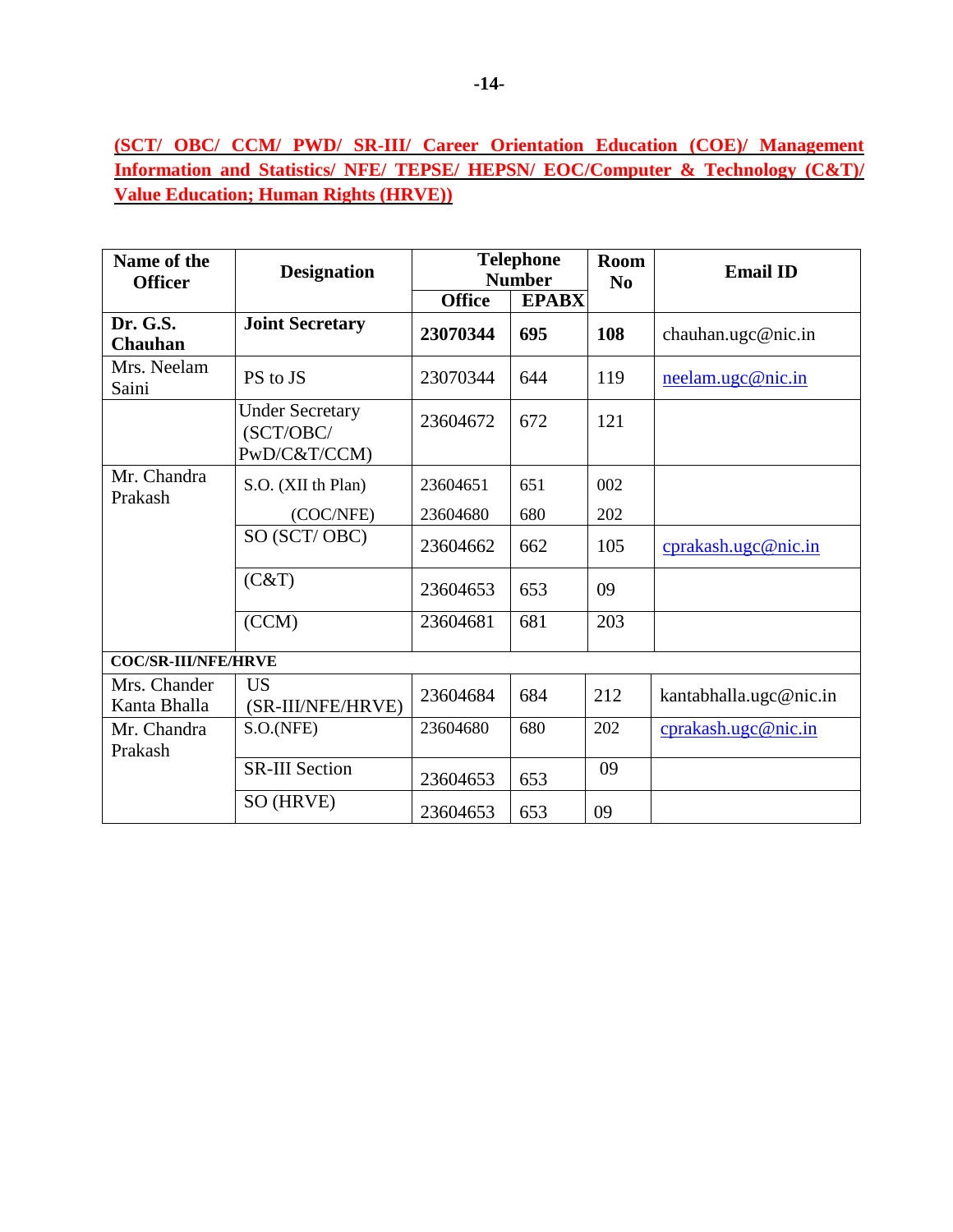| Name of the                  |                     | <b>Telephone Number</b> |              | <b>Room</b>    | <b>Email ID</b>        |
|------------------------------|---------------------|-------------------------|--------------|----------------|------------------------|
| <b>Officer</b>               | <b>Designation</b>  | <b>Office</b>           | <b>EPABX</b> | N <sub>0</sub> |                        |
| Dr. Surender                 | <b>Additional</b>   | 23238865                | 217          | 217            | ssingh.ugc@nic.in      |
| Singh                        | <b>Secretary-II</b> |                         |              |                |                        |
| Ms. Geeta<br>Dhawan          | PS to AS-I          | 23238865                | 231          | 217            |                        |
| Dr. Dinesh                   | EO(NET)             |                         |              |                | dineshchand.ugc@gov.in |
| Chand                        |                     |                         |              |                |                        |
| Mr. Mahesh                   | SSO                 | 24115424                |              | 106            | maheshkumar.ugc@nic.in |
| Kumar                        |                     |                         |              |                |                        |
| Section                      |                     | 24115426                |              |                |                        |
| responding to                |                     | 24112276                | ---          | 103            |                        |
| query of                     |                     |                         |              |                |                        |
| candidate                    |                     |                         |              |                |                        |
| <b>UGC FAX NUMBERS</b>       |                     |                         |              |                |                        |
| Chairman Secretariat         |                     | 23239659                |              |                |                        |
| <b>Secretary Secretariat</b> |                     | 23238858                |              |                |                        |

## **NET Help Line No. 24113447**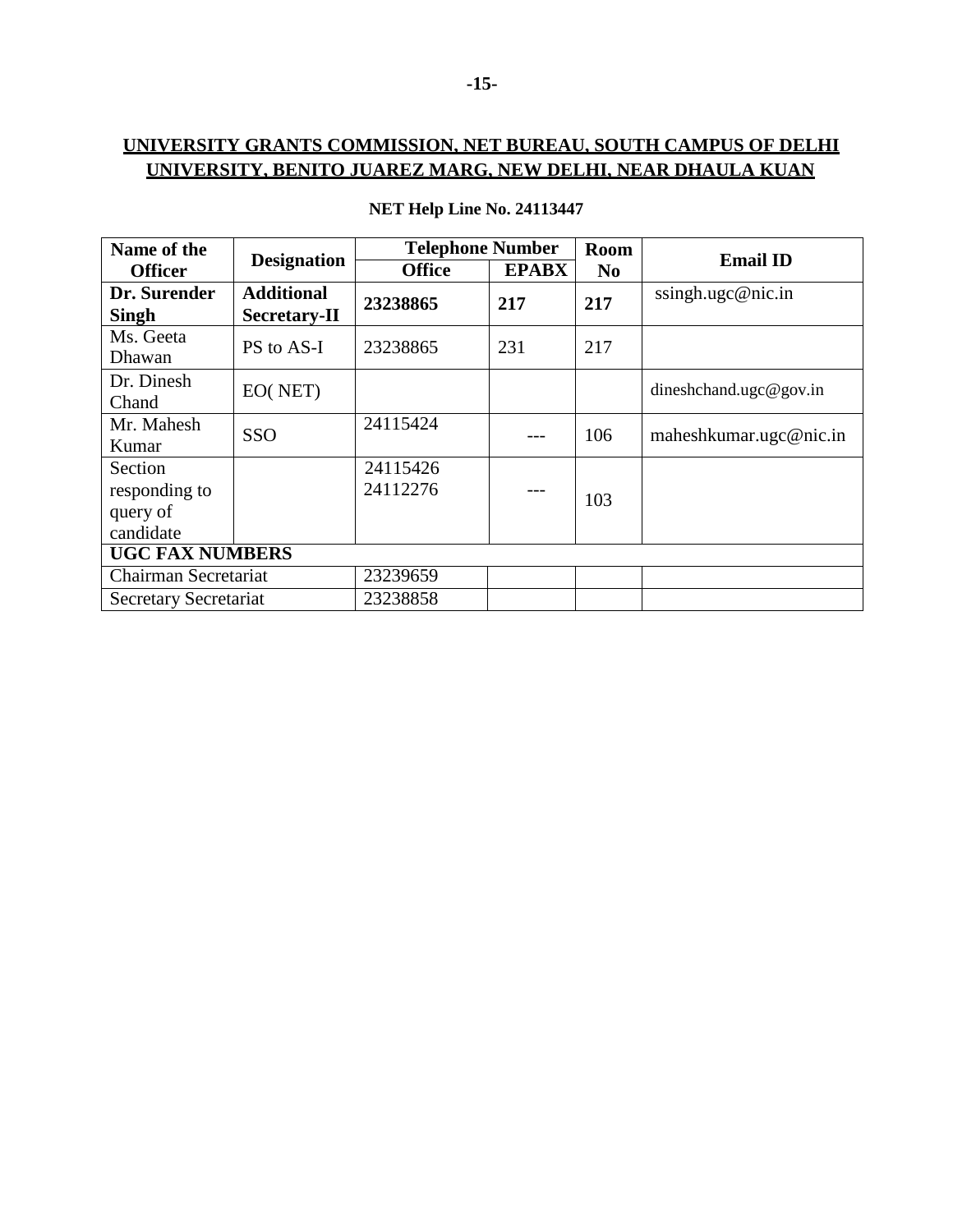# **E-Mail IDs of UGC Officer**

| <b>Name of the Officer</b>                     | <b>E-Mail ID</b>                                       |
|------------------------------------------------|--------------------------------------------------------|
| Dr. (Mrs.) Urmila Devi, Additional Secretary-I | urmila. ugc@nic.in                                     |
| Dr. Surender Singh, Additional Secretary-II    | ssingh. ugc@nic.in                                     |
| Dr. (Mrs.) Manju Singh, Joint Secretary        | manjusingh.ugc@nic.in                                  |
| Dr. R. Manoj Kumar, Joint Secretary            | $\frac{manojugc2006@gmail.com}{mmojugc2006@gmail.com}$ |
| Dr. N. Gopukumar, Joint Secretary              | gopukumar.ugc@gov.com                                  |
| Dr. (Mrs.) Archana Thakur, Joint Secretary     | archana. ugc@nic.in                                    |
| Dr. J. K. Tripathi, Joint Secretary            | jitendratripathi.ugc@gov.in                            |
| Dr. Avichal Kapur, Joint Secretary             | avichal. ugc@nic.in                                    |
| Dr. Sunita Siwach, Joint Secretary             | $ssi$ wach.ugc@nic.in                                  |
| Dr. G.S. Chauhan, Joint Secretary              | chauhan.ugc@nic.com                                    |
| Dr. Shakeel Ahmad, Joint Secretary             | shakeel.ugc@nic.in                                     |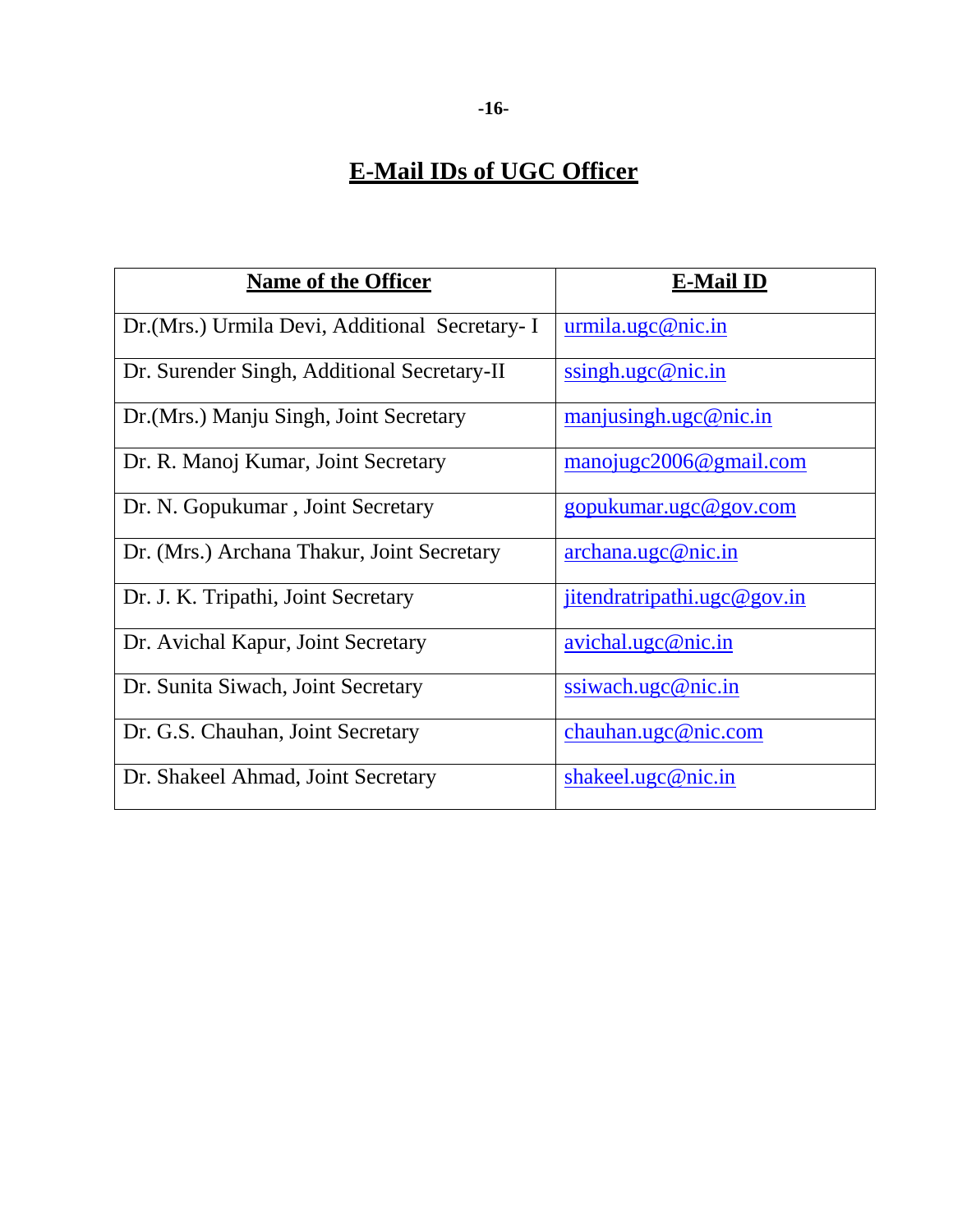#### **-17-**

### **UGC REGIONAL OFFICES**

Dr. R. Manoj Kumar [manojugc2006@gmail.com](mailto:manojugc2006@gmail.com) Joint Secretary [\(sosero.ugc@gmail.com\)](mailto:sosero.ugc@gmail.com) [\(ugcsero@gmail.com](mailto:ugcsero@gmail.com)) Dr. Salil S, Deputy Secretary Mr. V. Jaiprash, Section Officer UGC, SOUTH EASTERN REGIONAL OFFICE, (SERO), PB.No.152, APSFC. Building, 4<sup>th</sup> Floor, 5-9-194 Chirag Ali Lane, **(SERO)(AP, Pondicherry, Tamil Nadu, Andaman and Nicobar) Hyderabad-500001 (A.P.) Off. 040-23204735, Fax No.-040-23204734**

Dr. Diksha Rajput, [\(diksha.ugc@nic.in\)](mailto:diksha.ugc@nic.in) Deputy Secretary [\(ugccro1994@gmail.com](mailto:ugccro1994@gmail.com)) Mr. Manoj Bhasin, PS to JS [\(ugccro2019@gmail.com\)](mailto:ugccro2019@gmail.com) Dr. Prashant Dwivedi, D.S. UGC, CENTRAL REGIONAL OFFICE (CRO), TAWA COMPLEX, BITTAN MARKET, E-5, ARERA COLONY, **(Madhya Pradesh, Chhattisgarh, Rajasthan) BHOPAL – 462016 (MP) Off. 0755-2467892(O), 2467418 Fax No – 0755-2467893**

Dr. R. Manoj Kumar Joint Secretary [\(jswro.ugc@gmail.com](mailto:jswro.ugc@gmail.com)) Dr. Sanjay Negi, PS to US Dr. Salil S, Deputy Secretary UGC WESTERN REGIONAL OFFICE, (WRO)(**Maharashtra, Goa, Gujarat, Daman and Diu, Dadar & Nagar Haveli) GANESHKHIND, PUNE – 411007 Off. 020-25691477, 25696897, Fax No 020-25694796**

Dr. Gopi Chand Merugu, Deputy Secretary [\(ugcnero2019@gmail.com\)](mailto:ugcnero2019@gmail.com) Dr. Naresh Pal Meena, Education Officer UGC, NORTH EASTERN REGIONAL OFFICE 3rd FLOOR, HOUSE FED, RENTAL BLOCK-5, BELTOLA-BASISTHA ROAD, DISPUR, (NERO) (**Assam, Arunachal Pradesh, Manipur, Meghalaya, Mizoram, Sikkim, Nagaland, Tripura) GUWAHATI – 781006 (ASSAM) Off. 0361-2264818, 2267721, Fax No 0361-2267056**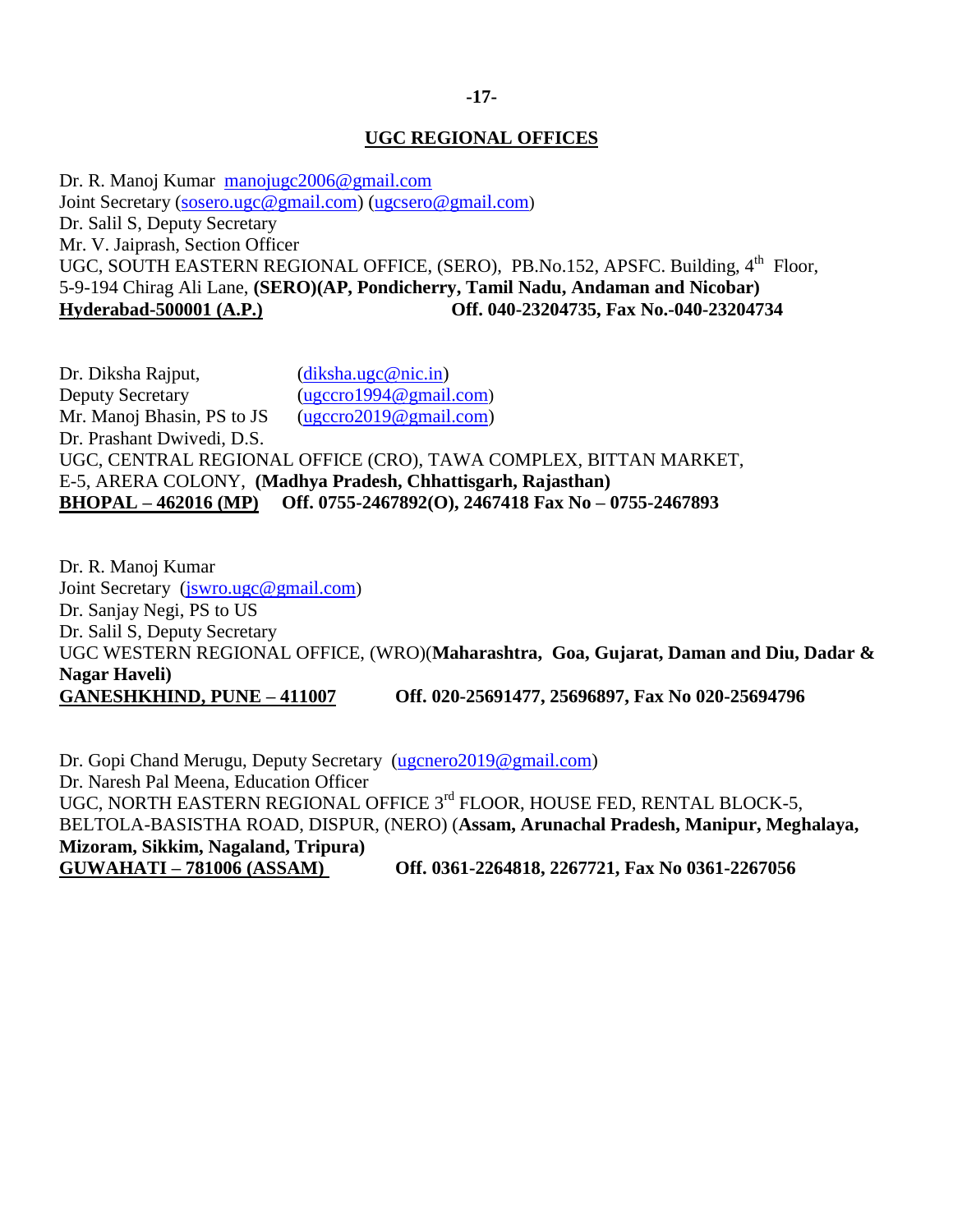Dr. N. Gopukumar, Joint Secretary [\(gopukumar99@rediffmail.com\)](mailto:gopukumar99@rediffmail.com) Mr. Manoj Bhasin, P.S. to J.S. Dr. Latha K.C, E.O. Mr. K. Murugesan, S.O. Mr. K. Ramakrishnan, S.O. UGC, SOUTH WESTERN REGIONAL OFFICE (SWRO) Prasanna Kumar Block, Palace Road, (**Karnataka, Kerala, Lakshadweep) Bengaluru – 560009 (KARNATAKA) Off. 080-22375695, Fax No 080-22280380, 22280381, 22911672**

Dr. N. Gopukumar, Joint Secretary [\(gopukumar99@rediffmail.com\)](mailto:gopukumar99@rediffmail.com) Dr. Amol M. Andhare, D.S. [\(ugcero\\_kolkata@yahoo.in\)](mailto:ugcero_kolkata@yahoo.in) Ms. Pooja Bhowmik, D.S. UGC, Eastern Regional Office, LB-8 Sector-III, Salt Lake, (ERO) (**West Bengal, Jharkhand, Odissa, Bihar) Kolkata-700098 (WB) Off. 033-23354767, 23354768 Fax No 033-23350586**

Mrs. Shanti Toppo, US (NRCB) (**Punjab, Haryana, Himachal Pradesh, Jammu & Kashmir, Uttarakhand) NRCB, 35-Feroze Shah Road, New Delhi** 

#### **Work distribution of Selection & Award Section**

### **SA-I**

#### **Schemes:-**

- 1. JRF in Science, Humanities & Social Sciences.
- 2. JRF/RA to Foreign Nationals.

#### **Key Officers:-**

| 1. Ms. Monika, (EO)        | 23604327 |
|----------------------------|----------|
| 2. Mrs. Rajni Khanna, (SO) | 23604505 |
|                            | 23213745 |

#### **SA-II**

#### **Schemes:-**

- 1. Emeritus Fellowship.
- 2. Research Scientists
- 3. Post Doctoral Fellowship for Women.
- 4. Research Award.
- 5. Free Education for Sports Medal Winner
- 6. Dr. S. Radhakrishnan Postdoctoral Fellowship in Humanities and Social Science.
- 7. Swami Vivekananda Single Girl Child Scholarship for Research in Social Science.